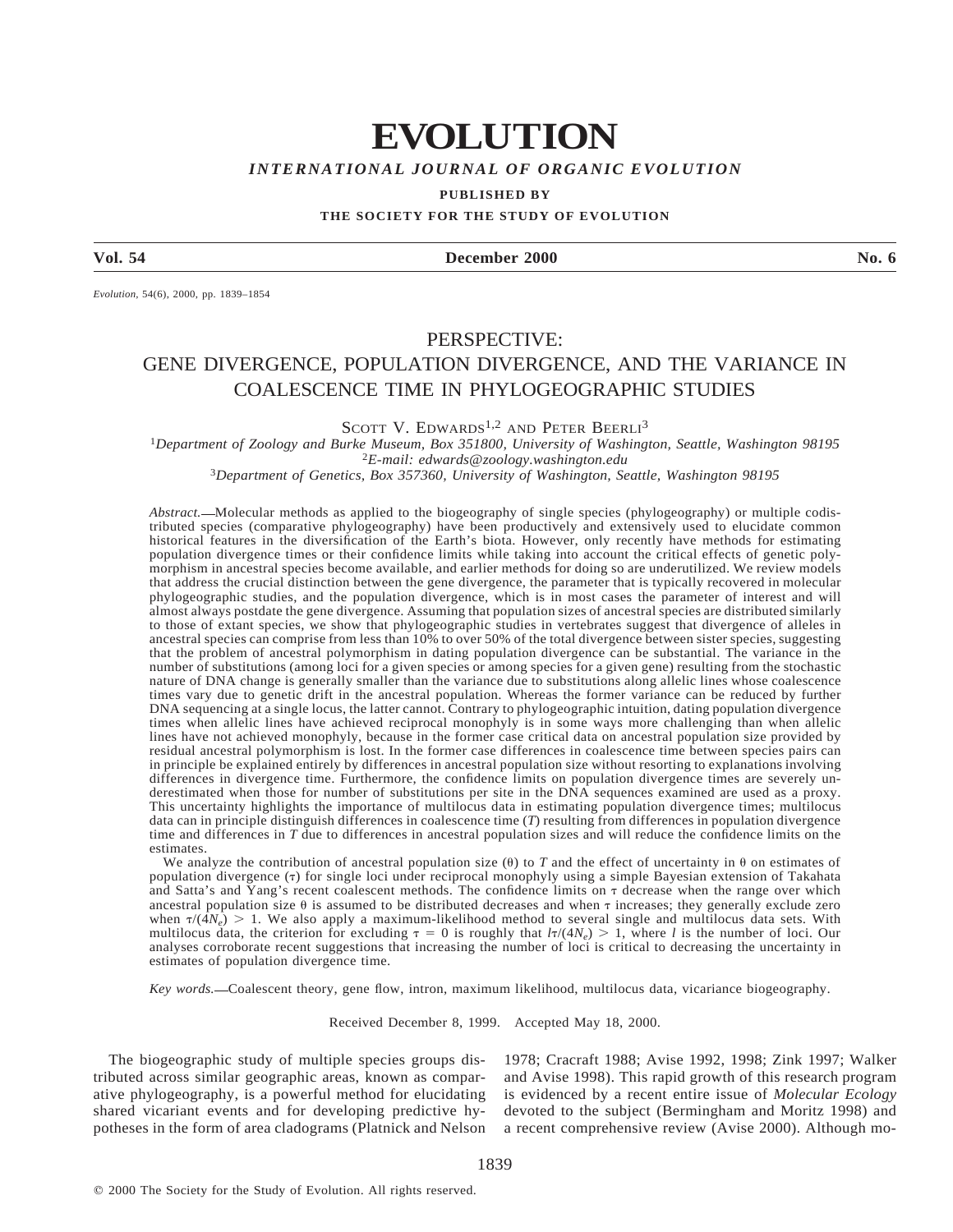lecular clocks are not always reliable indicators of absolute time (Li 1993; Hillis et al. 1996; Ayala 1997), taxon-specific local clocks are probably widespread, can be tested empirically, and for many species without fossil records, hold the only hope of determining the timing of diversification events (Beerli et al. 1996; Sanderson 1998). In addition, application of clocks to biogeography is being broadened by methods for dating gene divergences in the absence of rate constancy (Sanderson 1997). Thus, a common practice is to determine molecular phylogenies for multiple pairs of species across a common biogeographic barrier (or multiple clades across multiple barriers) and to evaluate both the topological and temporal congruence of these phylogenies.

There are a large number of methods for quantifying topological congruence of gene trees (Templeton 1983; Felsenstein 1988; Kishino and Hasegawa 1989; Cunningham 1997); fewer tests have been proposed for comparing temporal congruence of gene trees (e.g., Page 1990, 1994, 1996) or of populations in which those gene trees are embedded (Takahata et al. 1995; Takahata and Satta 1997; Yang 1997). The simplest comparative phylogeographic studies involve gene lineages of several species or population pairs examined across a single biogeographic barrier, such as the Strait of Gibraltar (Busack 1986), the Florida Peninsula (Avise 1992), or the Isthmus of Panama (Knowlton et al. 1993; Knowlton and Weight 1998). Even in phylogenetically straightforward cases in which gene lineages have achieved reciprocal monophyly across the barrier, determination of temporal congruence of the species split is challenging because we cannot observe the population divergence directly, as we can the gene divergence (Nei and Li 1979; Takahata 1986; Wakeley and Hey 1997; Yang 1997). The divergence of populations from the ancestral population is necessarily defined by the cessation of gene flow (Nielsen and Slatkin 2000); whether this cessation coincides with particular geological events or occurs some time after such events is usually not known (Knowlton et al. 1993), but we will assume for this paper, as do many empirical studies, that the cessation of gene flow and the origin of extrinsic geographic isolating barriers are contemporaneous.

The relevant event in most phylogeographic studies is not the split between gene lineages at time *T,* but the split of the ancestral population of organisms at time  $\tau$ , which occurred sometime after the gene split (Nei and Li 1979; Wilson et al. 1985). In Figure 1, we illustrate the distinction between  $T$  and  $\tau$  as measured in absolute time (generations) or between  $D = \mu T$  and  $\gamma = \mu \tau$ , the number of substitutions per site since the allelic and population divergences, respectively, where  $\mu$  is the substitution rate. Typically *D* is recovered in phylogeographic surveys, but  $\tau$  is the desired quantity; most theory for estimating  $\tau$  assumes that  $\mu$  remains constant (i.e., a molecular clock operates) and focuses primarily on inferring  $\gamma$  from DNA sequence data. If  $\gamma$  and  $\mu$  are known, then one can estimate  $\tau$ . If the ancestral population giving rise to the two diverging species or populations was mating at random, then on average the most recent common ancestor (MRCA) of allelic lineages in that ancestral population will be  $4N_e$  generations, or  $\Theta$  mutational events down one lineage, where  $\Theta = 4N_e\mu$  and  $N_e$  is the effective number of diploid individuals. However, the MRCA of the two alleles that will



FIG. 1. Schematic diagram showing a single ancestral population splitting into two descendent populations, and associated variables. *T* is the time in generations since the gene divergence occurred,  $\tau$ is population divergence,  $\gamma$  is the population divergence  $\tau$  multiplied by the mutation rate  $\mu$ , and *D* is the gene divergence time *T* scaled by  $\mu$ , *t* is the difference between  $\tau$  and *T*, and has an expected value of  $2N_e$  generations, or  $\Theta/2$  mutational events, where  $\Theta = 4N_{\rm H}$ . The bold A marks the most recent common ancestor (MRCA) to which alleles in the two descendent species coalesce, not the MRCA of all the alleles in the ancestral species.

ultimately give rise to alleles in the diverging populations (node A in Fig. 1) will not necessarily be the same as the MRCA for all the alleles in the ancestral population. In a simple speciation scenario, the two alleles that will be the MRCAs of haplotype clades in the two descendent species will be a random pair of alleles from the ancestral population; population genetics theory predicts that the MRCA of this random pair of alleles will occur on average  $2N_e$  generations, or Q/2 mutational units, in the past (Wright 1951; Gillespie and Langley 1979; Nei and Li 1979; Hudson 1990; Tavare´ et al. 1997; Fig. 1). On average the value of *D* (or *T,* when  $\mu$  is known) recovered in phylogeographic surveys will overestimate  $\gamma$  (or  $\tau$ ), the parameter of interest, by a quantity equivalent to  $\Theta/2$  mutational units, or  $2N_e$  generations in absolute time. Throughout this paper, we will use  $\Theta$  and  $N_e$ to refer to parameters of the *ancestral* population from which two species diverged, not the sizes of extant populations.

Although fundamental to the accurate determination of population divergence times, the distinction between *T* and  $\tau$  has been overlooked in many recent applications of phylogeography (for reviews of avian studies see Edwards 1997; Avise and Walker 1998; Klicka and Zink 1999). For example, of the many articles in the April 1998 issue of *Molecular Ecology* that used molecular data to infer relative or absolute divergence times, only a few (e.g., Fleischer et al. 1998; Schneider et al. 1998) discussed implications of ancestral polymorphism for these divergence times. The recent neglect of the distinction between gene and population divergence is particularly surprising given the coincident increase in interest in diversification during the Pleistocene (Zink and Slowinski 1995; Riddle 1996, 1998; Klicka and Zink 1997; Bermingham and Martin 1998; da Silva and Patton 1998) and in even more recent events such as the origin of domesticated animals (Vila et al. 1997) and of humans (Vigilant et al. 1991; Dorit et al. 1995; Hammer 1995; Semino et al. 2000), for it is precisely when estimating such recent events that incor-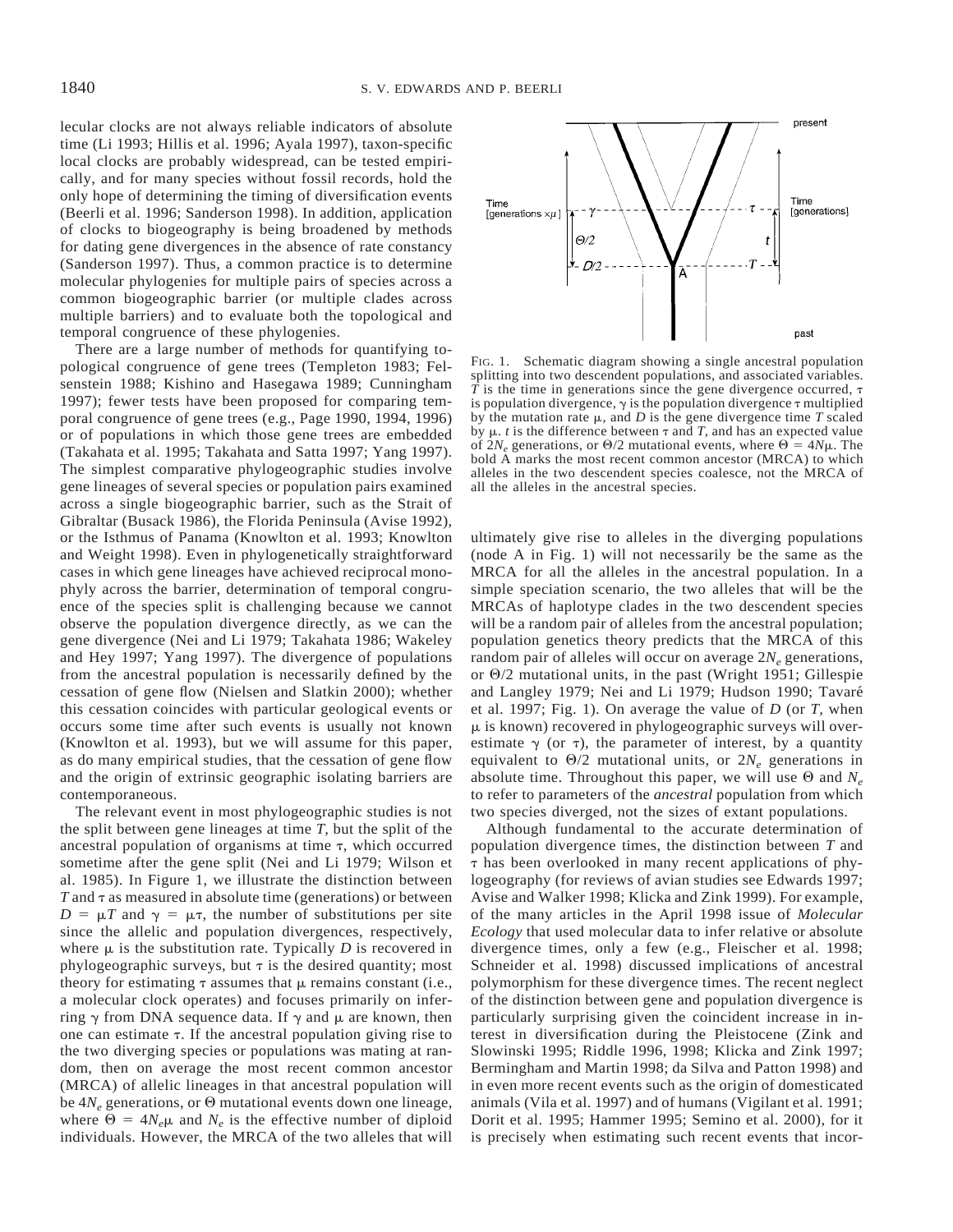

 $\tau$  [×100000]

FIG. 2. The fraction of the total interspecific coalescence  $T = t +$ 2*Ne* generations taken up by ancestral divergence coalescence *t.* An effective population size of 100,000 was assumed. Dashed lines indicate upper and lower 95% confidence intervals.

porating information on ancestral polymorphism is most critical. Despite this, it is phylogeography itself that has been crucial to the modern distinction between gene and population divergences and to the development of new theory modeling this distinction. The problem of correcting for ancestral polymorphism is a long-recognized and troubling challenge to the phylogeography; this paper reviews older and newer approaches to the problem and points the way to some new directions.

#### *Magnitude of the Ancestral Overestimation Problem*

The difference between  $T$  and  $\tau$  will become inconsequential as the divergence time between species becomes large, because the discrepancy  $t$  between  $T$  and  $\tau$  will be a small fraction of the total gene divergence  $(t + \tau = T)$ . However, as illustrated in Figure 2, when divergence times between populations are short, *t* can make a substantial contribution to the total gene divergence *T* between species. Studies that ignore the distinction between  $\tau$  and *T* implicitly assume a large value of  $\tau/N_e$  or that  $N_e = 0$ , resulting in overestimates of population divergence times or estimates with unrealistically small confidence limits. The expected amount of overestimation of  $\tau$  by  $2N_e$  outlined above and depicted in Figure 2 assumes a randomly mating ancestral population. Such overestimation will influence a number of important issues in the study of molecular evolution and speciation, such as calibration of molecular clocks, the number of speciation events estimated to have occurred before the Pleistocene, the tempo of speciation as inferred from molecular data (Gillespie and Langley 1979; Klicka and Zink 1997; Avise and Walker 1998), and cospeciation studies (Huelsenbeck et al. 2000).

The expected degree of overestimation of  $\tau$  if the ancestral species is structured into multiple, semi-isolated populations could be much greater than when the ancestral species is unstructured (Wakeley, unpubl. ms.). The total coalescence time of a structured species and the expected coalescence time for a random pair of alleles increases dramatically as the number of populations increases and migration rate between populations decreases, as does the variance (Takahata 1991; Nei and Takahata 1993; Hoelzer 1997). In fact, the

equilibrium coalescence time approaches infinity under limited migration, implying that the extent of overestimation could become quite large. Another reason why the usual model for calculating the extent of overestimation may be inadequate is that ancestral coalescence time is generally modeled as an exponential distribution. In this case, the mean overestimation is not an optimal measure of central tendency and extremely high values of overestimation can arise at higher frequencies than if the distribution were normal. The median of the distribution (*x*) would be a better indication of the usual extent of overestimation, but we will ignore this for the present study.

The geography of speciation of this ancestral species will also influence the extent of overestimation (Moore 1997; Nordborg 1997); for example, in isotropic models, if the alleles that give rise to those in descendant species derive from the same subpopulation, we would not expect the overestimation problem to be exacerbated relative to the problem with random mating ancestor of the same total size, because the coalescence time of such alleles is unaffected by migration (Slatkin 1987). However, if the alleles that give rise to those in descendant species derive from different subpopulations, the extent of overestimation will be greater than that for a random mating ancestor and will depend on a number of factors (Slatkin 1987; Nei and Takahata 1993; Wakeley 1999). Clearly the effect of neglecting to incorporate ancestral coalescence times into estimates of population divergence could be drastic. Ultimately, however, it is difficult to infer ancestral population sizes from those of extant species because we do not know how ancestral species are structured just prior to speciation, unless such information is provided by still segregating ancestral polymorphisms (Wakeley and Hey 1997).

If we assume that the effective population sizes of ancestral species are on average similar to those of extant species, then we can use empirical data on coalescence times within extant species to gauge the severity of ignoring ancestral polymorphism. The ratio of the average pairwise divergences within species to gene divergences separating extant sister species provides a clue as to the magnitude of the ancestral polymorphism problem, a clue that overcomes uncertainty in the absolute mutation rate  $\mu$ , which will cancel in such a measure (Fig. 1; see Palumbi and Citriano 1998). Average pairwise divergence of mitochondrial haplotypes has recently been summarized for several vertebrate groups (Moore 1995; Bernatchez and Wilson 1998). Moore (1995) estimated the average maximum *D* for mtDNA within species of birds as 0.07 (which, if the rule of 2%/million years applies, corresponds to approximately 350,000 years). Because this value represents a hypothetical total coalescence time in the ancestor, we halve this estimated value to 0.035 (175,000 years) because the alleles in the ancestral species that ultimately give rise to those found in extant species will on average have an MRCA halfway down the tree. (Thus, the value of 350,000 years, proffered as a generalized ''correction'' of gene divergences in recent ornithological work [Moore 1995; Edwards 1997; Klicka and Zink 1997], is actually an overcompensation by 175,000 years, making the distinction between gene and species divergence smaller). The ratio of Moore's (1995) average for the avian cytochrome *b* gene, 0.0035, to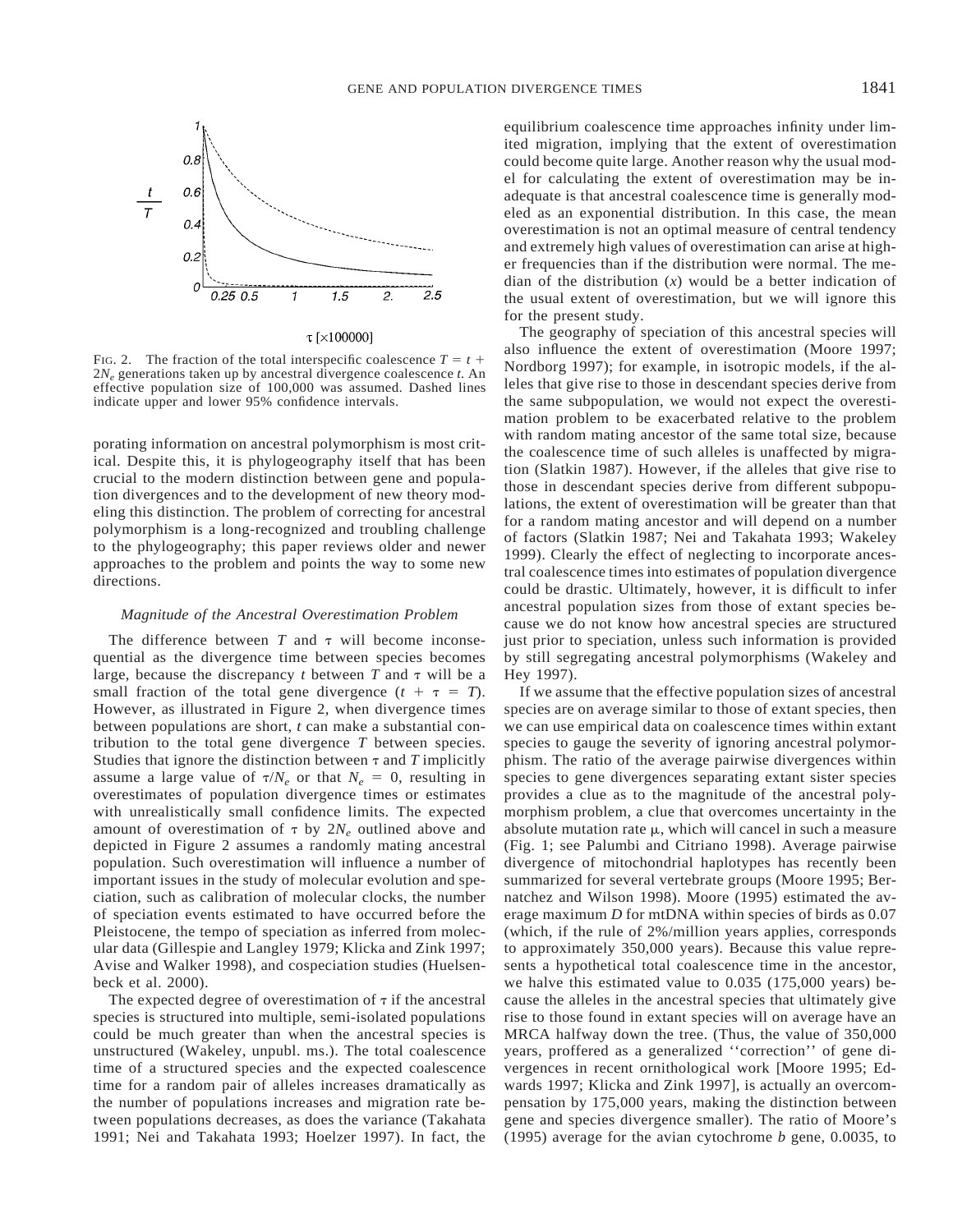average sister-species divergence for birds, 0.029 (calculated from restriction fragment length polymorphism [RFLP] and cytochrome *b* data for the 27 avian haplogroups in table 2 of Avise and Walker [1998] that were not already corrected for divergence in the ancestor), is 0.12, suggesting that on average 12% of avian haplogroup divergence is taken up by divergence in the ancestor. Bernatchez and Wilson (1998) recently summarized intra- and interspecific divergence in North American fishes. For 12 species pairs with relevant data, values in their appendices 1 and 2 suggest that this ratio varies from 0.045 (*Onchorhynchus mazu* and *O. mykiss*) to 0.53 (*Lepomis punctatus* and *L. microlophus*), with a mean of 0.21. Although we have not done an exhaustive survey, this line of reasoning suggests that neglecting to incorporate ancestral diversity into estimates of population divergence could in some cases result in overestimation of the latter by over 50%. However, Moore and, to a certain extent, Bernatchez and Wilson focused on taxa within which no appreciable population subdivision was known; therefore, using such species as surrogates for ancestral population sizes could result in underestimation of the latter (Hoelzer 1997; see also Klicka and Zink 1999).

#### SOURCES OF VARIANCE IN COALESCENCE TIMES

#### *Infinite Sites Model of Two Diverging Populations*

The expected variance in coalescence time of alleles in an ancestral population cannot only be used to erect confidence limits on population divergence times (Nei and Jin 1989), but can also be used to make inferences about the size of the ancestral population (Gillespie and Langley 1979; Takahata 1986). We refer to the situation outlined in Figures 1 and 2 in which alleles in both descendent populations have reached reciprocal monophyly, a condition that will hold after the two descendent populations have been separated by on average 4*Ne* generations (Neigel and Avise 1986; Nei 1987). We are concerned here with the decoupling of gene and population divergence *times,* not with the multiplicity of genealogies across loci or the possibility that gene lineages may not have yet achieved reciprocal monophyly because of the recency of population splitting; these questions have been addressed recently by several groups (Moore 1995; Brower et al. 1996; Avise and Wollenberg 1997; Maddison 1997; Wollenberg and Avise 1998). As stated above, the two allelic lines leading to the MRCAs between the descendent species will consist of a random pair of alleles from the ancestral population, and thus will have a mean coalescence time *t* in the ancestral population of 2*N* generations, where *N* is the number of diploid individuals (Fig. 1). Because *t* follows an exponential distribution (Kingman 1982a,b) and  $\tau$  is a constant, the variance of time of the MRCA of the entire two-species tree with a gene divergence at  $T = \tau + t$  will be

$$
\sigma(T) = \sigma(\tau + t) = \sigma(t) = (2N_e)^2 \tag{1}
$$

(Hudson 1990; Donnelly and Tavaré 1995). This is the variance in  $\tau + t$  contributed by the effects of random drift in the ancestral population. It is also the variance in coalescence time for different loci sampled from the same pair of species (Takahata 1986). DNA sequence data allows us to measure *T* indirectly as *D* (Fig. 1), and the stochastic process of mutation will also contribute to the variance of the estimate of *D.* If sequences are evolving according to a Poisson process under a molecular clock and an infinite sites model, the expected number of differences between alleles in sampled from two descendent species is

$$
E(D) = 2\mu n(\tau + t) = 2\mu n(\tau + 2N_e) = n(2\gamma + \Theta), \quad (2)
$$

where  $\mu$  is the mutation rate and *n* is the number of sites in the DNA sequence,  $\gamma = \mu \tau$  and  $\Theta = 4N_e\mu$  in the ancestral population. The total variance of the number of substitutions *D,* including variance associated with ancestral population size, is

$$
\sigma(D) = 2\mu n(\tau + 2N_e) + (2\mu n)^2 (2N_e)^2
$$

$$
= n(2\gamma + \Theta + \Theta^2 n). \tag{3}
$$

The variance in the number of substitutions per site  $d = D/$ *n,* is

$$
\sigma(d) = \sigma\left(\frac{D}{n}\right) = \frac{1}{n^2}\sigma(D) = \frac{2\mu\tau}{n} + \frac{2\mu(2N_e)}{n} + (2\mu)^2(2N_e)^2
$$

$$
= \frac{2\gamma + \Theta}{n} + \Theta^2
$$
(4)

The variance associated solely with the process of nucleotide substitution is

$$
\sigma(d) - \sigma(\mu) = \frac{2\mu\tau + \Theta}{n} + \Theta^2 - \left(\frac{\Theta}{2}\right)^2
$$

$$
= \frac{3}{4}\Theta^2 + \frac{2\gamma + \Theta}{n}.
$$
 (5)

Equations (3–5) show that, as the number of bases sequenced, *n,* becomes large, the variance in the estimated number of substitutions per site between alleles in two species will asymptote to a value of  $3\Theta^2/4$ . Although  $3\Theta^2/4$  will usually not be a large number, the variance on sequence divergence does not approach 0. Sequencing *L* multiple independent loci will, however, reduce the variance of *D* approximately by a factor of *L*:

$$
\sigma(D_L) = \frac{\sigma(D)}{L}.
$$
\n(6)

Obviously one can greatly increase the precision with which one estimates average *D*, and thus *T,* by sampling multiple loci.

# *Multiple Pairs of Populations*

If all species pairs diverged at exactly the same time  $\tau$ , we can express the expected ratio  $\rho$  of the among-pair variance in coalescence time to the mean coalescence time in the same way that Gillespie and Langley (1979) expressed the ratio of the variance to the mean coalescence time among loci for a single species pair:

$$
\rho = \frac{\sigma(D)}{E(D)} = \frac{2\mu n(\tau + 2N_e) + (2\mu n)^2 (2N_e)^2}{2\mu n(\tau + 2N_e)}
$$

$$
= \frac{2\mu \tau + \Theta + \Theta^2 n}{2\mu \tau + \Theta}, \tag{7}
$$

which, after rearranging, becomes: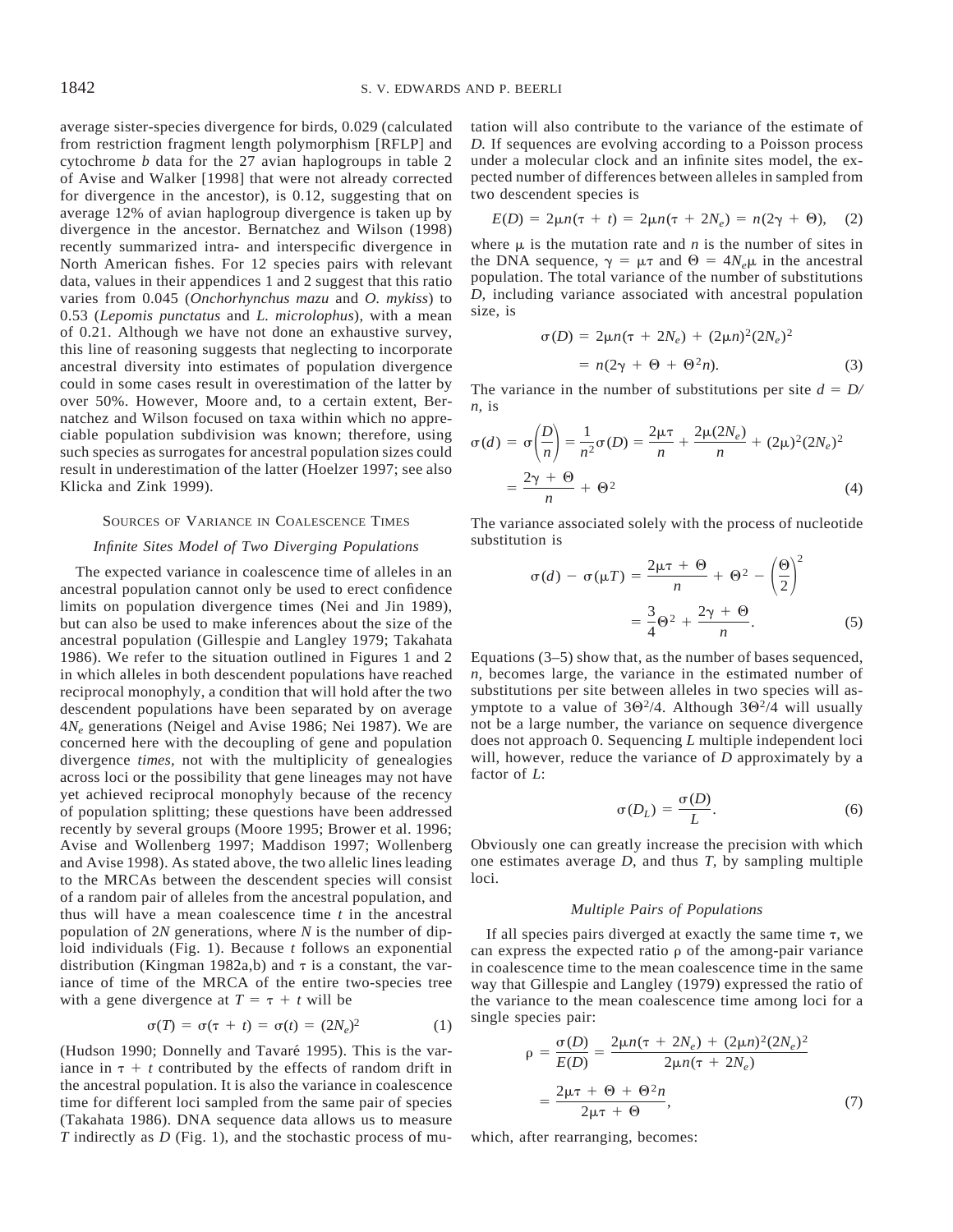

FIG. 3. Contribution to the total variance of  $\gamma = \mu \tau$  of mutational variance and coalescent variance. Vertical dashed line indicates the population divergence  $\tau$ . (A) Histograms showing two distributions of  $\gamma$ . Lower curve: Distribution of  $\gamma$  including both coalescent and mutational variance. 1000 two-tipped trees were generated using the coalescent from a pair of species that diverged  $\tau = 10^6$  generations in the past. The mutation rate for the locus was  $\mu = 10^{-8}$ per lineage per site per year (equivalent to 2%/million years), making  $\gamma = 0.01$ . The ancestral population size prior to speciation was  $N_e = 2500$ , making  $\Theta = 0.01$ . On each of these trees, 1000 DNA sites with even base composition were allowed to evolve via Kimura's (1980) 2-parameter model. The divergence of each pair of sequences was estimated using DNADIST, and a histogram of these 1000 divergence values was generated. Upper curve: Distribution of  $\gamma$  without taking coalescent variance into account. A single twotipped tree with common ancestor at exactly  $\tau + 2N_e$  generation in the past was used to generate 1000 DNA datasets of 1000 sites as above. These datasets were analyzed and plotted as above. (B) Visualization and summary of 95% confidence interval of  $\gamma$  with (gray bar) and without (white bar) coalescent variance on a twotipped tree.

$$
1 + \frac{\Theta^2 n}{2\gamma + \Theta}.\tag{8}
$$

 $\rho$  is the ratio of the variance in coalescence times among species pairs with the same ancestral  $N_e$  to the mean coalescence time of those pairs, all of which diverged at the same time  $\tau$ .

Using a simple simulation, we visualized the contribution of mutation and ancestral population size to the total variance in gene divergence expected for two populations that diverged  $\tau$  generations ago (Fig. 3). Consistent with the above results, the simulation shows that the mutational variance on  $\gamma = \mu \tau$  is a moderate fraction of the total variance on  $\gamma$ . Because this simulation used a finite-sites approach, we would not expect the mutation variance to go to zero even if we sequenced an infinite number sites. The distribution of  $\gamma$  including coalescent variance has a long tail, indicating that, given a known  $\tau$ , we can expect to recover empirically a wide range of actual gene divergences *D* (Fig. 1). In addition, Figure 3 emphasizes that there is a finite chance that one will recover a gene divergence *D* that is *less* than the lower 95% confidence interval on  $\gamma$ ; thus in some cases the empirically recovered *D* appears as if it is less than the population divergence time.

## *Interpretation of Among-Species Variation in Coalescence Times*

Variance in *D* observed among codistributed species in phylogeographic studies is often interpreted as variation in species divergence, or, in some cases, as variation in substitution rates among species pairs (Avise et al. 1992). Such variance could also be interpreted simply as variation in ancestral population size (Avise 2000, pp. 232–235). For example, when confronted with data on mean and variance in *D* among different loci of species pairs of mammals Gillespie and Langley (1979) and Gillespie (1991) ask what value of ancestral  $\Theta$  will allow  $\rho$  to match the observed, empirical value, and then assess whether this value for  $\Theta$  could reasonably occur in nature. Gillespie and Langley (1979) suggested that much of the apparent variation among genes in number of substitutions observed could in fact be explained when the variance contributed by ancestral polymorphism was taken into account, in part because the value of  $\Theta$  required to explain the observed  $\rho$  was "not unreasonable." Lynch and Jarrell (1993) also emphasized the importance of ancestral polymorphism in calibrating rates of molecular evolution. We suggest that the null hypothesis in comparative phylogeographic studies should be equivalence of  $\tau$  between species pairs. One way of rejecting this hypothesis would be to show that the value of  $\Theta$  required to explain the observed variance is biologically implausible. This is particularly relevant for single locus comparative phylogeographic studies in which reciprocal monophyly has been achieved, because in such cases one cannot in principle distinguish whether variance in  $D$  results from variance in  $\tau$  or from variance in ancestral Q.

As an another example of this approach, we can make use of a recent dataset on mitochondrial DNA divergences in North American birds (Klicka and Zink 1997). Klicka and Zink assembled RFLP and sequence data for 35 pairs of North American birds, and presented a distribution of coalescence times for these pairs (their fig. 1). Klicka and Zink (1997) were more concerned with what their data implied about absolute divergence times—pre- or post-Pleistocene—than with whether their data implied the *same* divergence time for the various pairs. Nonetheless, it is interesting to ask under what conditions their data is compatible with a similar coalescence time for these avian species pairs. Expressed as percent sequence divergence over all sites, the mean divergence among these pairs was 5.1%, which corresponds to 2.5 million years ago if the 2%/million years rate assumed by Klicka and Zink (1997) is correct. Using the 2%/million years mitochondrial clock, Klicka and Zink estimated a range of coalescence times from 200,000 to 5.55 million years ago. If we naively assume that all these estimates in fact record population divergences at a single vicariant event (a situation that forces the population divergences to have been no older than the minimum estimated *T* of 200,000 years) and that variance in sequence differences resulting from mutation is negligible, we can ask what ancestral  $N_e$  would be compatible with such a wide range of coalescence times. For mtDNA, equation (1) changes to  $\sigma(t) = N_f^2$ , where  $N_f$  is the number of females. The standard deviation of the coalescence times of these 35 spe-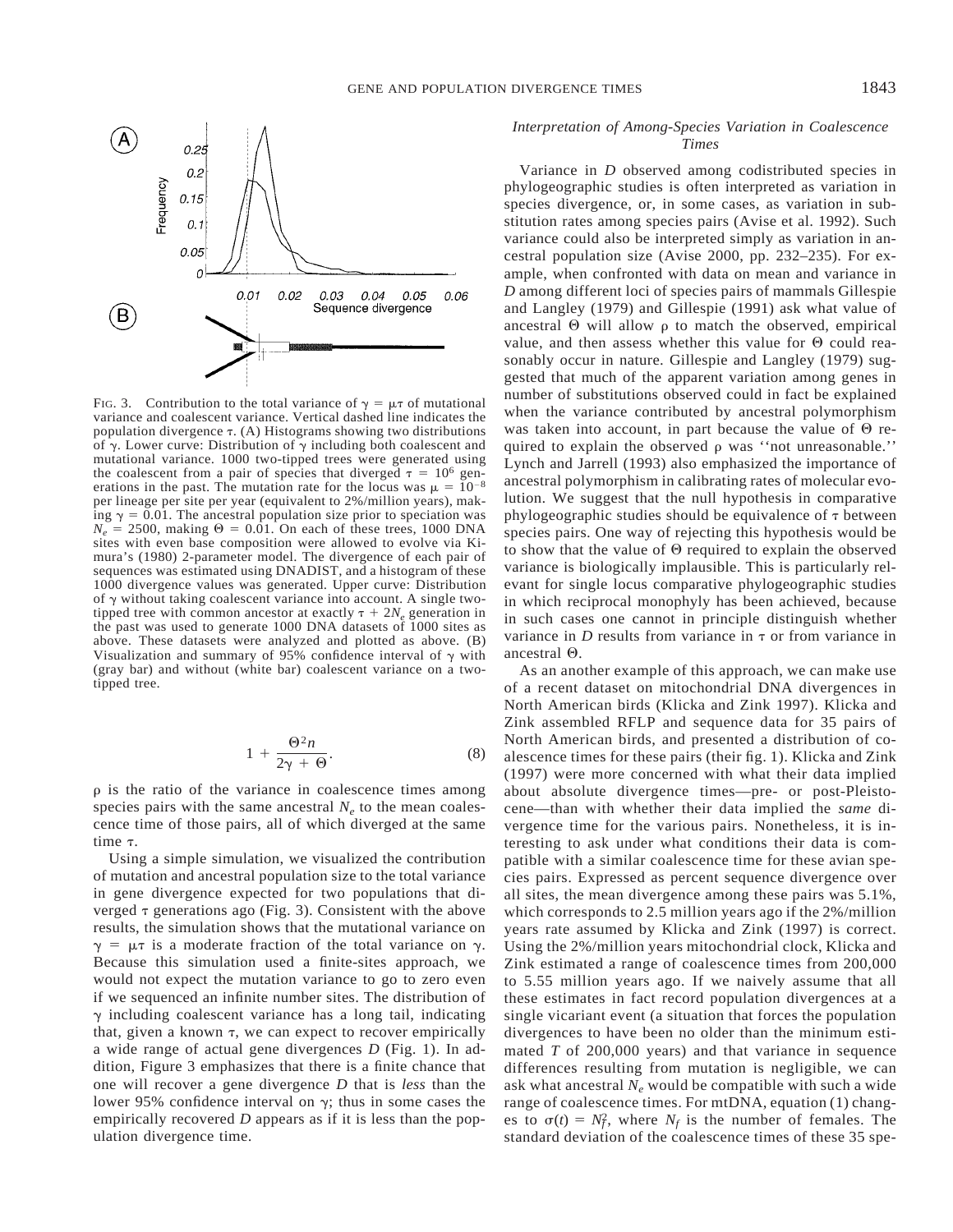cies pairs is 1.5 million years ago, and, for the Great Plains species, 1.3 million years ago. Assuming there is one generation per year, equation (1), the variance in coalescence time among species pairs, can be explained if we invoke an ancestral  $N_f$  for mtDNA of 1.5  $\times$  10<sup>6</sup> females, or, under equal sex ratios,  $3 \times 10^6$  individuals (or  $2.6 \times 10^6$  for Great Plains species). These ancestral sizes explain the variance in coalescence time among pairs without requiring any differences in population divergence time. Given what we know of long-term effective population sizes in birds (Moore 1995), these values seem inordinately large, and population size alone seems unlikely to be the sole source of variance in coalescence time observed among species pairs. This conclusion might be valid, however, if we have reason to believe that avian ancestors that give rise to new clades were widespread and subdivided for long periods of time, a scenario that is somewhat at odds with genetic patterns. Regardless, were we to reject the large ancestral population scenario with a single locus such as mtDNA, we reject it not because a single vicariant event is itself unrealistic, but because of the unrealistically large ancestral population sizes that one would have to invoke to have the scenario plausible. Ultimately, inference of population divergence times from a single locus for which reciprocal monophyly has been achieved is tantamount to making assumptions about the effective size of the ancestral species. Without reference to external data from geology or morphology, the only certain thing one can say with such data is that the species pairs diverged sometime after their respective gene coalescences. In such cases, we simply do not know how much of the total gene divergence is a result of divergence within the ancestral species and how much is a result of divergence since species separation.

The above exercise implies an important caveat to singlelocus studies of comparative phylogeography. It reinforces the population genetic result that the expected difference in *T* among replicate species pairs is not an absolute, but a relative value that depends on the ancestral  $N_e$ . Another relevant issue, particularly when but a single allele is sampled in the two descendant species, is whether allelic lineages in the two descendant species will have had time to achieve reciprocal monophyly given an observed *D* and a particular value for ancestral  $N_e$  (when a single allele per locus is sampled, we cannot directly observe whether reciprocal monophyly has been achieved). Some large values of ancestral *Ne* might make an observation of reciprocal monophyly in the two descendant species unlikely if this ancestral  $N_e$  has gone unchanged throughout the history of the divergence. But founder events and other reductions in population size in one or both descendent species could reconcile a large ancestral N<sub>e</sub> with observations of reciprocal monophyly in the two descendant species, because such reductions in population size are expected to force coalescent events into a short, recent time window (Slatkin and Hudson 1991; Griffiths and Tavaré 1994; Wakeley and Hey 1997; Kuhner et al. 1998). Although such scenarios may not be parsimonious, they can nonetheless explain variance in *D* among codistributed species without resorting to scenarios involving differences in  $\tau$ .

#### METHODS FOR ESTIMATING POPULATION DIVERGENCE TIME T

#### *Methods Ignoring Gene Divergence in the Ancestor*

Many researchers assess significant differences in  $\tau$  by using *D* and its standard error as a proxy for statistical tests. The standard errors of *D* for several models of nucleotide change are known (Nei 1987). In addition, several recent methods for designed to assess temporal congruence in *D* have been proposed. For example, Steel et al. (1996) suggested ways of tightening the confidence intervals for *D* by incorporating information on the variation in distances among species stemming from a common ancestor. Such methods are most often used, however, to measure  $\tau$ , not *D*; as such they are most appropriate for deeper divergences, for which ancestral polymorphism is less of a problem (Fig. 2). Other methods, although not designed to estimate divergence times explicitly, assess the simultaneity of species splits based on the expectation of a correlation in gene divergences when measured across multiple species in two independent clades that have diversified as a result of similar temporal events (for a recent application of this approach, see Bermingham and Martin 1998). Because of their reliance on a correlation coefficient measured from multiple divergence estimates, such methods are more appropriate to multispecies problems, rather than simple pairs of species, but they have the advantage of allowing for rate differences between clades, and specific methods for determining the expected correlation under various null models have been proposed (Hafner et al. 1994; Page 1996). Again, however, these approaches ignore the variation associated with stochastic variance in the ancestral population, although Hafner and Page (1995) acknowledged the potential importance of this factor.

#### *Methods Accounting for Gene Divergence in the Ancestor*

Several major methods have been proposed for estimating  $\tau$  (Table 1). All of these methods take into account possible divergence of alleles in the ancestor when necessary. Methods based solely on divergence of allele *frequencies* in two diverging populations (Cavalli-Sforza 1969; Nei 1972) do not have to address allelic divergence in the ancestor because divergence of populations and of allele frequencies occur over identical time periods. The methods in Table 1 differ in their basic assumptions, requirement of reciprocal monophyly, and suitability for multilocus data. Most of the methods are formulated to handle a single pair of species, although this pair does not necessarily have to be sister species (see Takahata 1986). Several of the methods, such as those of Nei (1972) and Nielsen et al. (1998) are more appropriate for electrophoretic or RFLP markers than for DNA sequences because they rely on information from allelic counts or frequencies, which can be influenced not only by drift but also by high mutation rates.

#### *Methods accommodating reciprocal monophyly*

We cannot normally estimate both  $\Theta$  and  $\tau$  from a single pair of sequences because in this case there is no information on ancestral  $\Theta$  or even information on whether reciprocal monophyly has been achieved. When multiple copies of a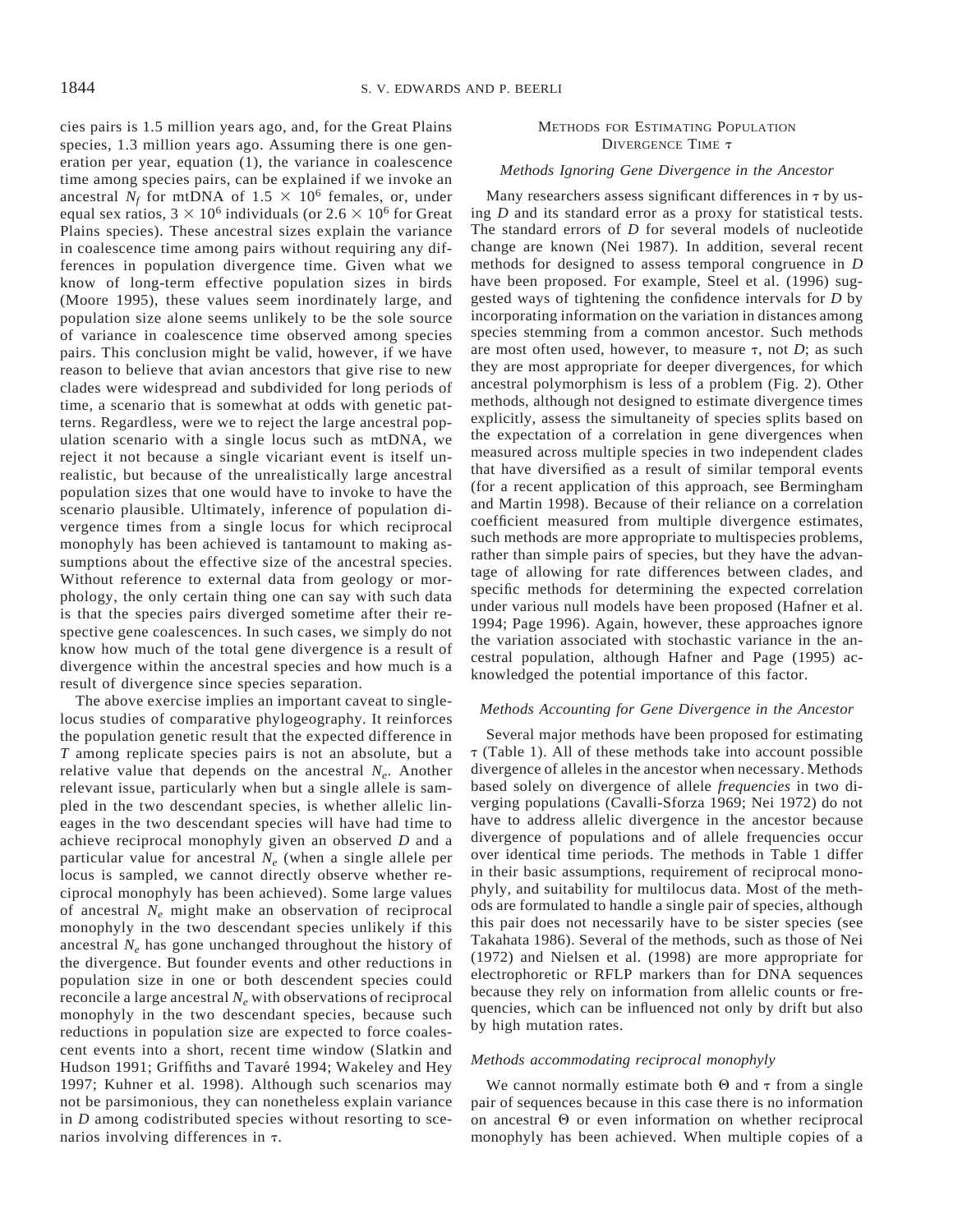| Method                                          | Description                                                                                                                                                                                                     | Appropriate<br>sequence<br>for DNA<br>$\text{data?}$ | monophyly desired<br>or required?<br>Is reciprocal                  | multilocus<br>Designed<br>data? | Major assumptions and<br>(dis)advantages                                                                                                                                   | Major references                                                           |
|-------------------------------------------------|-----------------------------------------------------------------------------------------------------------------------------------------------------------------------------------------------------------------|------------------------------------------------------|---------------------------------------------------------------------|---------------------------------|----------------------------------------------------------------------------------------------------------------------------------------------------------------------------|----------------------------------------------------------------------------|
| . Genetic distance or<br>$F_{ST}$ methods       | Uses divergence in allele frequen<br>cies, which occurs over a time<br>frame identical to the diver-<br>gence of populations                                                                                    | $\frac{1}{2}$                                        | variability across<br>Alleles must show<br>populations              | Yes                             | Assumes mutation rate is low;<br>does not take advantage of<br>all information                                                                                             | 1972; reviewed in Nielsen et<br>Cavalli-Sforza 1969; Nei<br>al. 1998       |
| 2. Pairwise method                              | Subtracts average pairwise diver-<br>gence within species from gene<br>divergence between species                                                                                                               | Yes                                                  | Not required                                                        | $\overline{R}$                  | average of two descendant<br>Assumes ancestral $N_e$ is the                                                                                                                | Nei and Li 1979                                                            |
| 3. Moment method                                | estimated using mean and vari-<br>ance of coalescence time<br>$\overline{a}$                                                                                                                                    | Yes                                                  | Required                                                            | Yes                             | Assumes all loci have similar<br>mutation rates                                                                                                                            | Takahata 1986                                                              |
| 4. Cladistic method                             | Uses the number of between-pop-<br>ulation coalescent events $(s)$ to<br>estimate $\tau$                                                                                                                        | Yes                                                  | Not desired                                                         | $\overline{R}$                  | Assumes gene tree is accurate<br>and compares s to results<br>from simulations                                                                                             | Slatkin and Maddison 1989<br>(see their fig. $8$ )                         |
| 5. "Two-tip" maxi-<br>mum-likelihood<br>methods | Finds values of $\tau$ and $\theta$ that max-<br>imize the likelihood of multilo-<br>cus datasets                                                                                                               | Yes                                                  | Required                                                            | Yes                             | among loci (Yang 1997) and<br>accommodate rate variation<br>per species/population; can<br>finite-sites models (this pa-<br>Requires only one sequence<br>per)             | Takahata et al. 1995; Takahata<br>and Satta 1997; Yang 1997;<br>this paper |
| 6. Segregating sites<br>method (SITES)          | Uses shared polymorphic sites to<br>estimate ancestral $\theta$                                                                                                                                                 | Yes                                                  | Not desired                                                         | $\tilde{z}$                     | ulations; descendent popula-<br>within both descendant pop-<br>tions can differ in size; ex-<br>Requires segregating sites<br>populations and loci<br>tendable to multiple | Wakeley and Hey 1997; Wang<br>et al. 1997                                  |
| method                                          | leles between populations to es<br>7. Coalescent likelihood Uses differences in counts of al-<br>grates over all possible allelic<br>timate $\tau$ and ancestral $\theta$ ; inte-<br>configurations in ancestor | $\tilde{\mathbf{z}}$                                 | least one popula-<br>Alleles must show<br>variability in at<br>tion | Yes                             | Assumes non mutation during<br>thus is most appropriate for<br>allozymes, nuclear RFLPs*<br>period of divergence and<br>or SNPs**                                          | Nielsen et al. 1998                                                        |
| method                                          | 8. Coalescent likelihood Integrates over all possible haplo-<br>type configurations in ancestor<br>to estimate $\tau$                                                                                           | Yes                                                  | Not required                                                        | Yes                             | Assumes infinite-sites model                                                                                                                                               | Nielsen 1998                                                               |
| 9. Bayesian "two-tip"<br>method                 | Integrates over all values of an-<br>cestral $\theta$ given a specified<br>range and distribution                                                                                                               | Yes                                                  | Required                                                            | Yes                             | Can be used on single-locus<br>data                                                                                                                                        | this paper                                                                 |
|                                                 | * RFLP, restriction fragment length polymorphism; ** SNP, single nucleotide polymorphism.                                                                                                                       |                                                      |                                                                     |                                 |                                                                                                                                                                            |                                                                            |

TABLE 1. Summary of methods for estimating the population divergence time  $\tau$ . Only methods that distinguish between the gene divergence and population divergence are listed. TABLE 1. Summary of methods for estimating the population divergence time t. Only methods that distinguish between the gene divergence and population divergence are listed.

GENE AND POPULATION DIVERGENCE TIMES 1845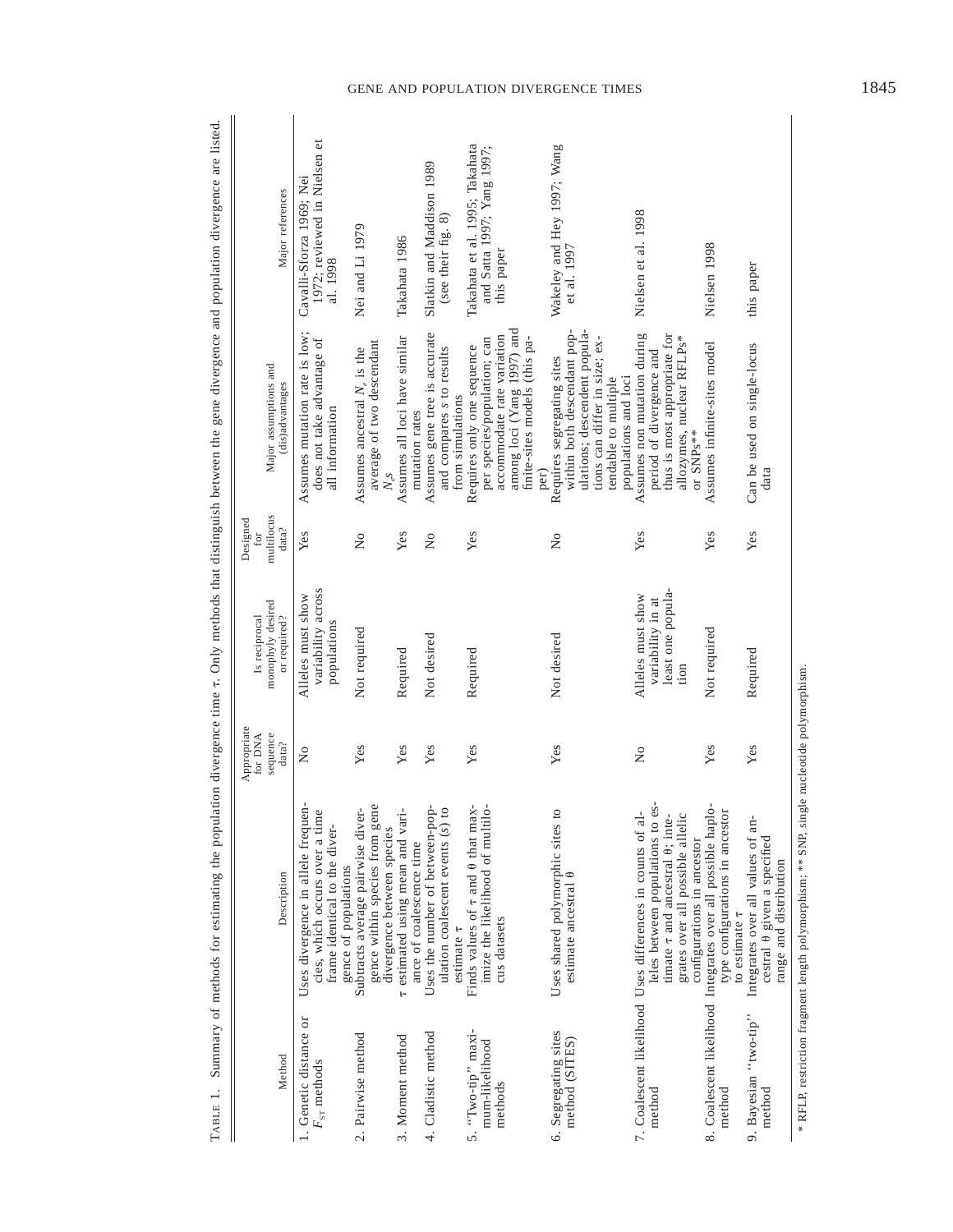single locus are sampled from a pair of species, we still cannot estimate both parameters if reciprocal monophyly has been achieved because the information on ancestral  $\Theta$ , which otherwise can be gleaned from shared polymorphic sites and other signals of incomplete lineage sorting, is lost upon reaching reciprocal monophyly. In contrast, both parameters can be estimated with one locus in situations in which ancestral polymorphisms are still segregating (Wakeley and Hey 1997). Thus, contrary to phylogeographic intuition, with either single-locus or multilocus data it is in some respects easier to estimate  $\tau$  when gene trees have not reached reciprocal monophyly than when they have. However, the time during which alleles have not achieved reciprocal monophyly is transient and represents a nonequilibirum condition, a situation that may compromise strict application of coalescent theory.

Perhaps the earliest commonly used method for RFLP or sequence data for determining the population divergence time t was proposed by Nei and Li (1979). Their measure, *d,* which Avise later coined "net nucleotide divergence," is  $d = d_{xy}$  $-0.5(d_x + d_y)$ , where  $d_{xy}$  is the average divergence between haplotypes between populations *x* and *y*, and  $d_x$  and  $d_y$  are the average pairwise divergence between haplotypes within populations *x* and *y*. Takahata and Nei (1985) showed that  $d_{xy} = 2\mu\tau + \Theta/2$  and if  $0.5(d_x + d_y)$  is assumed to represent ancestral  $\Theta/2$ , then  $\tau$  can be estimated (see also Takahata and Tajima 1991). The measure was widely used in the RFLP era of mitochondrial phylogeography (Wilson et al. 1985; Avise et al. 1987), but its use has waned in more recent studies (Edwards 1997). The method can be used whether reciprocal monophyly has been achieved, requires examining multiple haplotypes within the two descendant species, and assumes that the ancestral population from which populations *x* and *y* diverged had a size exactly intermediate between those currently exhibited by the locus in question for the two descendant species. This may be a restrictive assumption, particularly as new models for estimating changes in population size are introduced. However, as of now, the only methods for directly estimating the population size of a common ancestral species under reciprocal monophyly are those of Takahata and Satta (1997), Yang (1997), and the finitesites extension discussed in this paper; other population size change models focus on the scenario of a single evolving lineage (Slatkin and Hudson 1991; Griffiths and Tavaré 1994; Wakeley and Hey 1997; Kuhner et al. 1998). The method of Nielsen et al. (1998), although more appropriate for slowly evolving markers, also estimates ancestral  $\Theta$  as well as the phylogeny for up to three populations. Because  $d_x$  and  $d_y$  are reasonable estimates of  $\Theta/2$  in the extant species, they will be good estimates  $\Theta/2$  in ancestral species when average population size has remained the same, and the estimation method is simple enough that it should be used more frequently.

Nielsen et al.'s (1998) method relies primarily on differences in counts of alleles or haplotypes in diverging populations and as such cannot be categorized as accommodating reciprocal monophyly or not. This method can accommodate situations in which populations show alternate fixations of alleles (akin to reciprocal monophyly), but do require some variability across both populations. It is preferable to other methods that focus on allelic frequencies or counts (Cavalli-Sforza 1969; Nei 1972) because it explicitly models the coalescent process and thus makes more use of the available information. In a different model, Nielsen (1998) used an infinite-sites likelihood method using an extension of the coalescent models of Griffiths and Tavare´ (1994) and applied it successfully to two datasets in which reciprocal monophyly had and had not been achieved. The infinite-sites assumption here will probably be adequate for situations in which the mutation rate is small. This particular method is also apparently computationally very slow, making it inapplicable to many datasets (Nielsen 1998). The Nielsen (1998) and Nielsen et al. (1998) methods are computationally different and applicable to different kinds of data, but are similar in taking full account of the lineage sorting process in a coalescentlikelihood framework.

#### *Methods that work better without reciprocal monophyly*

Other more recent methods for estimating  $\tau$  take advantage of site patterns that are still shared between diverging populations since separation from an ancestor. Slatkin and Maddison's (1989) method, which requires a reliable haplotype tree and has mostly been used to estimate gene flow, can in fact be used to estimate divergence time if one is willing to assume an isolation model, that is, that para- or polyphyly of allelic lines is due to recency of population isolation rather than migration (see their fig. 8). Edwards (1993) examined this method for investigating population divergence times. Wakeley and Hey (1997) and Wang et al. (1997) proposed methods for estimating  $\tau$  that incorporate information from the frequencies of sites that are segregating within descendent populations. Although in principle applicable to situations in which reciprocal monophyly has been achieved, this method is less powerful in this situation because all sites provide essentially the same picture of the genealogical history (J. Wakely, pers. comm.).

#### *Methods requiring reciprocal monophyly*

As described above, when a single, reciprocally monophyletic locus is used, it is difficult distinguishing between differences in coalescence time among species pairs resulting from differences in species divergence times and those resulting from differences in ancestral population size. Multilocus approaches to phylogeography and speciation have become more frequent in recent years (Slade et al. 1993; 1998; Friesen et al. 1997; Hilton and Hey 1997) and provide more robust datasets for estimating  $\tau$  when alleles at all loci have achieved reciprocal monophyly.

The variance in coalescence time of multiple unlinked loci for a pair of species provides valuable information on the size of the ancestral population, which can in turn be used to estimate  $\tau$  if  $\mu$  is known (Takahata 1986; Takahata et al. 1995). These methods were a major advance because, by estimating directly the size of the ancestral population, they allowed a distinction to be made between the effects on coalescence time of population divergence and the effects resulting from polymorphism in the ancestral species (Fig. 4). Takahata et al. (1995) developed a likelihood model for analyzing sequence divergence from multiple loci for pairs of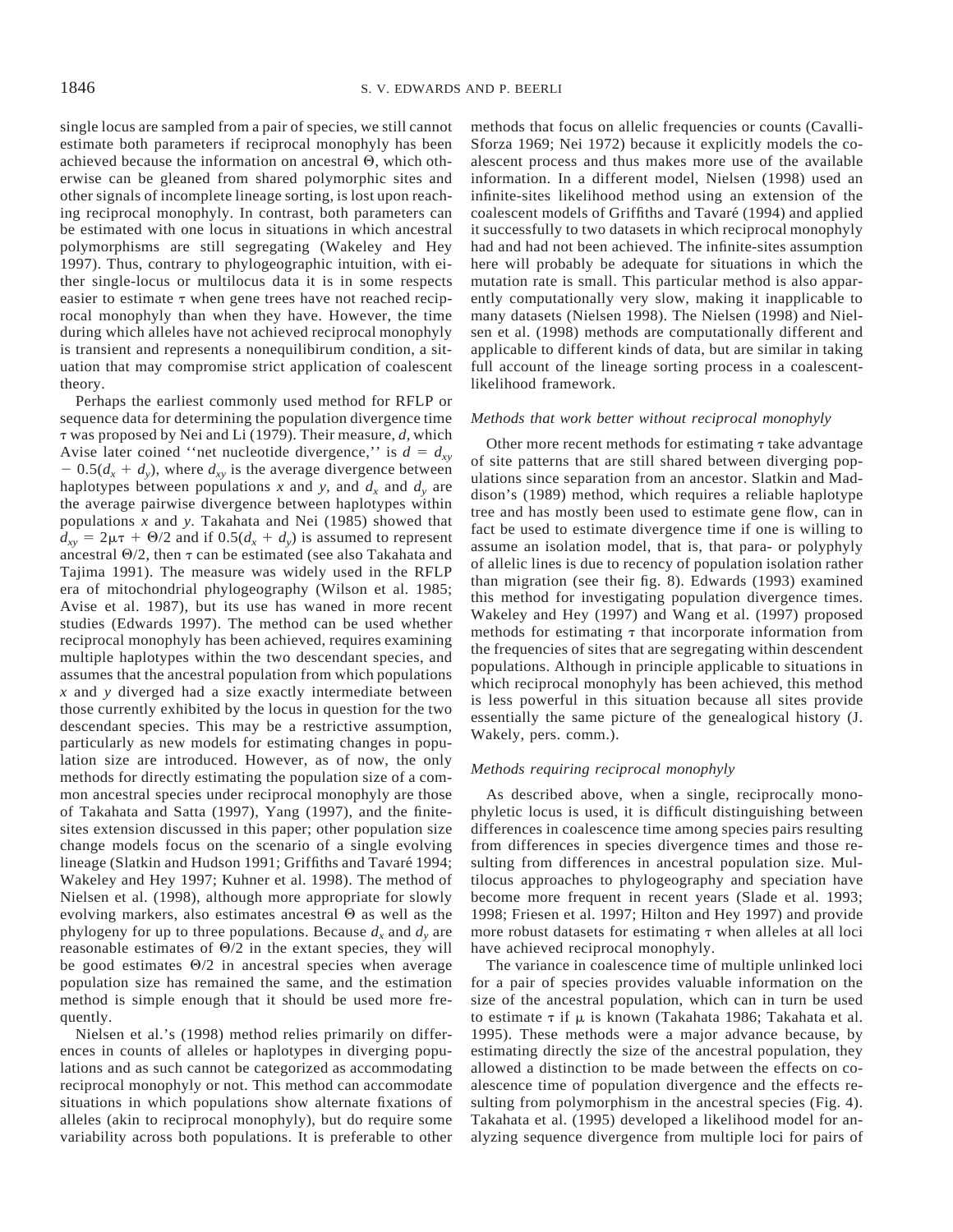

FIG. 4. Advantages of multilocus approaches to estimating population divergence time, using Takahata's (1986) argument. (A) In the single-locus case, when retrieving gene trees I and II, we cannot distinguish between population divergence times  $\tau_1$  and  $\tau_2$ . If divergence times are assumed to be the same when gene trees I and II are recovered, population divergence time is only constrained to be less than  $\tau_1$ . (B) With multilocus data (gene trees III–V) divergence due to ancestral population size can be assessed by the variance in coalescence time among loci and can be distinguished from divergence due to differences in population divergence time. When variance among loci is large (tree III), population divergence time is likely more recent  $(\tau_1)$ ; when variance among loci is small (tree V), population time is likely more ancient  $(\tau_2)$ . Multilocus datasets also narrow confidence limits and the range of compatible population divergence times between codistributed species pairs.

species. This method finds values of ancestral  $\Theta$  and  $\gamma$  that maximize the probability of a given distribution of numbers of sequence differences at *L* loci. Takahata and Satta (1997) used this method on silent sites of multilocus data and a substitution rate of  $1 \times 10^{-9}$  substitutions/site/year from pairs of primate species to suggest that the population divergence of chimps and humans occurred approximately 4.5 million years ago, and that the divergence between gorillas and humans was approximately 8 million years ago. Their method is extendable to various models of nucleotide substitution. Because differences in the numbers of substitutions between loci for a given species pair could result not only from the stochastic coalescent variance, but also from variation in substitution rate among loci, it is important to incorporate variation in substitution rate into such models (Yang 1997; Takahata and Satta 1997). Yang (1997) applied a discretized gamma distribution to the evolutionary rates among loci and developed an infinite-sites method for finding the maximumlikelihood values of  $\Theta$  and  $\gamma$ . Yang showed that estimates of  $\gamma$  were very sensitive to the value of  $\alpha$ , the among-locus rate variation parameter, and that ignoring rate variation among loci tends to overestimate  $\Theta$  when both  $\Theta$  and  $\gamma$  are being estimated. This is because variation in *D* among loci is attributed entirely to coalescent variance, rather than to amonglocus rate variation, when the latter parameter is ignored. Yang also suggested that the standard errors on these estimates are frustratingly large, particularly for recent divergences, and that large amounts of data from many loci would be required to estimate all population parameters with reasonable accuracy. Knowledge of any of the parameters gleaned from independent phylogenetic analyses, for example, such as the extent of rate variation among loci, generally increased accuracy of estimation of the other parameters.

#### VISUALIZING THE EFFECTS ON  $\tau$  of Divergence in the **ANCESTOR**

Yang's (1997) infinite sites method for estimating ancestral  $\Theta$  and  $\gamma$ , as currently implemented, requires only the numbers of differences observed between two species at multiple loci that have achieved reciprocal monophyly, and, as such, assumes a Jukes-Cantor (1969) model of nucleotide change. However, it can easily be extended to a finite-sites model with more complex models of nucleotide substitution. We can evaluate the likelihood for a given divergence time  $\tau$  and a given ancestral population size  $\Theta$  for pairs of species (see Yang 1997):

$$
L(\tau, \Theta) = \int_{t=0}^{t=\infty} P(t, \Theta) P(D, \tau + t) dt
$$
  
= 
$$
\int_{t=0}^{t=\infty} e^{-2t/\Theta} \frac{2}{\Theta} L(D | \tau + t) dt,
$$
 (9)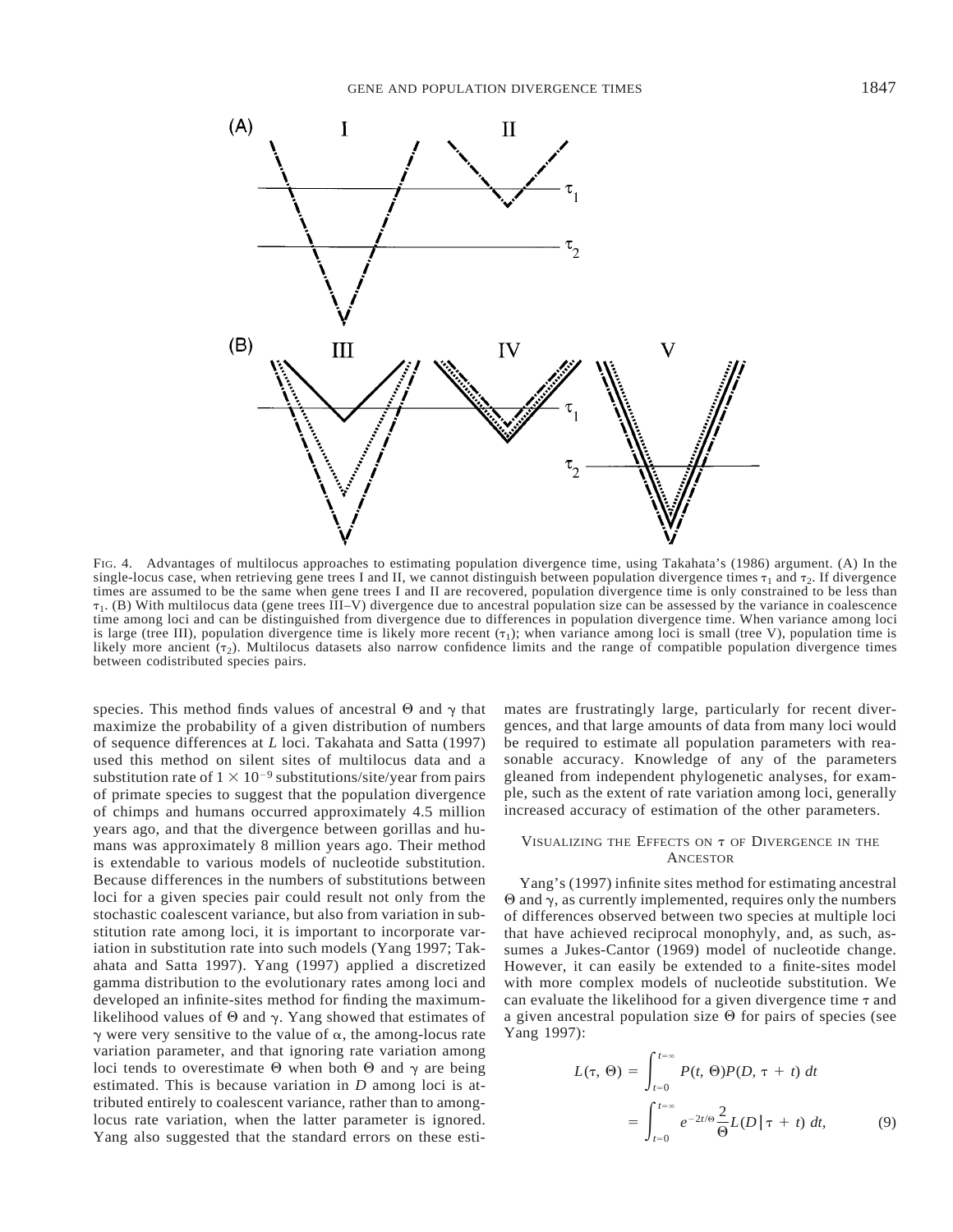where  $P(\tau, \Theta)$  is the coalescence probability (Kingman 1982a,b) and where  $L(D | \tau + t)$  is the likelihood of the data given the divergence time between the two sequences  $\tau + t$ . The coalescent probability is the exponential waiting time until a coalescent event, proceeding backward in time, multiplied by the chance of that coalescent event. Between the present time and  $\tau$ , we assume that the species have remained separate and do not need to consider the possibility that they are in the same population. Therefore, we do not need to consider  $\tau$  in the calculation of the coalescence probability (cf. Fig. 1). We do need the full time interval  $\tau + t$  for the calculation of the likelihood of the data, however, because this time encompasses the entire gene divergence. In the following applications, we employ the Kimura two-parameter model (Kimura 1980) using numerical integration; actual DNA sequences, rather than just the number of differences between species for each locus, are required.

#### *Estimation Using One Locus under Reciprocal Monophyly*

In the following we use our finite-sites extension of Yang's (1997) model to visualize the effects of ancestral  $\theta$  on estimates of  $\tau$ . Because we cannot estimate both  $\Theta$  and  $\gamma$  from a single locus in which reciprocal monophyly has been achieved, we need to choose which parameter to estimate. Information on ancestral  $\Theta$  is certainly of interest, but most biogeographers would like to know the species divergence time  $\tau$ . If we have some idea about the ancestral  $\Theta$ , we can use that a priori knowledge and maximize the likelihood function in equation (9) with respect to  $\gamma$  for a constant and known Q. In Figure 5A–C and Table 2, we illustrate this approach for simulated data and two single-locus datasets. These results show that if we want to assume that ancestral  $\Theta$  is small on the scale of  $\gamma$  (roughly when  $\tau/N_e > 1$  or  $\gamma/\Theta > 1$ ), we can get reasonably precise estimates of  $\gamma$ , but not when this ratio is small. We have plotted the likelihood curves in Figures 5–7 such that the intersections of the curve with the xaxis at  $-2$  mark the 95% confidence limits on the maximumlikelihood estimate. This provides a convenient way to visualize the confidence limits and also to test the null hypothesis of simultaneous diversification of species pairs, which cannot be rejected if the curves for two species pairs overlap above two likelihood units from the maximum (see below). In Figure 5, when  $\Theta$  is assumed to be large compared to  $\gamma$ , the 95% confidence intervals are very wide and include  $\gamma = 0$  (Fig. 5A). Yang (1997) found a similar result even for multilocus data when analyzing a dataset of human DNA sequences. As expected, the discrepancy between  $\gamma$  and *D* (or  $\tau$  and *T*) increases at shorter divergence times (Fig. 5B) vs. Fig. 5 C; Table 2) when ancestral  $\Theta$  is taken into account, and the maximum-likelihood estimate of  $\tau$  can sometimes be slightly more than the gene divergence due to the stochastic nature of the substitution process (Fig. 3).

In practice, we do not know the precise value of ancestral  $\Theta$ . One can incorporate uncertainty of  $\Theta$  into estimates of  $\gamma$ by taking a Bayesian approach. By integrating over all possible  $\Theta$ , we are estimating the  $L(\tau, \Theta)$  of equation (9) for each value of  $\Theta$  assuming some arbitrary prior distribution of  $\Theta$  (e.g., Casella and Berger 1990).



FIG. 5. Likelihood function for the population divergence time  $\gamma$ for a given  $\Theta$  with one locus. Above each graph are population divergence times  $\tau$  assuming  $\mu = 10^{-8}$  per lineage per site per year as in Figure 3. (A) DNA sequence data was simulated using the same approach as in Figure 3A, using an ancestral population size  $\Theta$  of 0.01 and a population divergence time,  $\gamma$ , of 0.0001, 0.001, 0.01, and 0.1. (B) Analysis of data from a pair of sequences from two North American grosbeaks (*Pheucticus ludovicianus* and *P. melanocephalus,* Klicka and Zink 1997), assuming two different ancestral population sizes. Dashed line is for an ancestral  $\Theta$  of 0.01, solid line, of 0.000001. (C) Analysis similar to (B) but for two North American jays (*Cyanocitta cristata* and *C. stelleri*).

$$
L(\gamma) = \int_{\Theta=0}^{\Theta=\infty} f(\Theta) \int_{t=0}^{t=\infty} P(t, \Theta) P(D, \gamma + t) dt d\Theta.
$$
 (10)

The function  $f(\Theta)$  can be any reasonable prior distribution of Q, for example, an exponential distribution with a mean taken from contemporary populations or simply a rectangular distribution, where every  $\Theta$  falls in some range, say, between zero and 10, with equal probability. In this way, by maximizing equation (10), the most likely value of  $\gamma$  can be es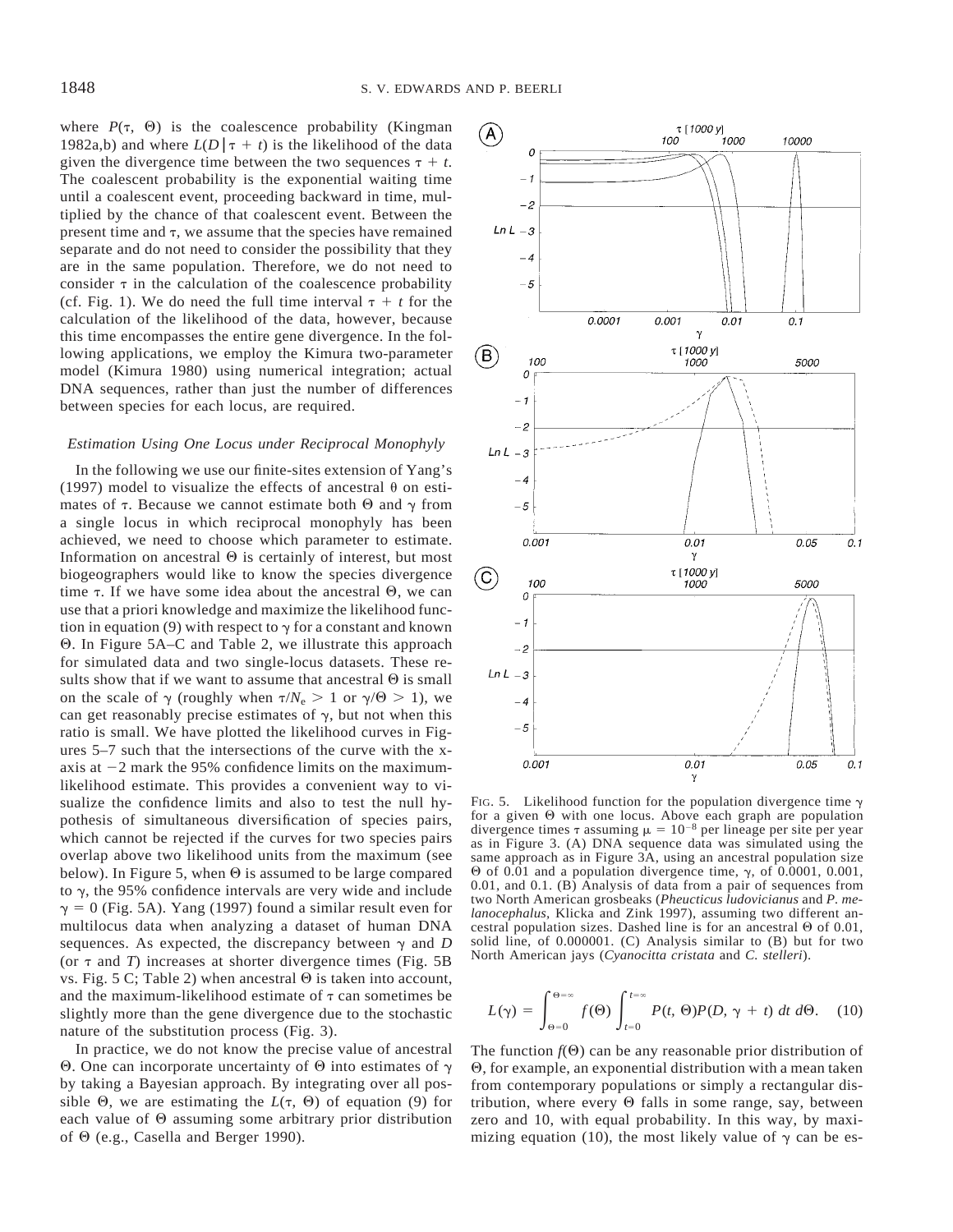TABLE 2. Summary of means and percentiles of population divergence estimates in Figures 5–7. L is the number of loci used for the estimates. The parameters *D*,  $\Theta$ ,  $\gamma$ , and  $\tau$  are the gene divergence,  $4 \times$  effective population size  $\times$  mutation rate per site and per generation ( $\mu$ ), the population divergence time  $\times \mu$ . Lower confidence interval (CI) and upper CI enclose the 95% CI of the maximum-likelihood estimate (MLE). For all rows except the last row, to estimate population divergence times in millions of generations using the rule of 2%/million years for animal mtDNA, simply move the decimal place in the estimates of  $\gamma$  two places to the right.

|                                                    |              |                          |                       |                  | Estimate of $\gamma$ |                 |  |
|----------------------------------------------------|--------------|--------------------------|-----------------------|------------------|----------------------|-----------------|--|
| Species pair                                       | L            | D/2                      | $\Theta$              | Lower<br>95% CI  | <b>MLE</b>           | Upper<br>95% CI |  |
| Fig. 5A, curves from right to left                 |              |                          |                       |                  |                      |                 |  |
| simulated                                          | 1            |                          | 0.01                  | 0.00000          | 0.00166              | 0.00525         |  |
| simulated                                          | $\mathbf{1}$ | $\overline{\phantom{0}}$ | 0.01                  | 0.00000          | 0.00245              | 0.00646         |  |
| simulated                                          | 1            | $\overline{\phantom{0}}$ | 0.01                  | 0.00001          | 0.00646              | 0.01202         |  |
| simulated                                          | $\mathbf{1}$ |                          | 0.01                  | 0.08318          | 0.10233              | 0.11749         |  |
| Fig. 5B                                            |              |                          |                       |                  |                      |                 |  |
| Pheucticus ludovidicanus-Pheucticus melanocephalus | 1            | 0.022                    | 0.000001              | 0.0126           | 0.0158               | 0.0200          |  |
| P. ludovidicanus-P. melanocephalus (dashed line)   | $\mathbf{1}$ | 0.022                    | 0.01                  | 0.0063           | 0.0158               | 0.0200          |  |
| Fig. 5C                                            |              |                          |                       |                  |                      |                 |  |
| Cyanositta cristata-Cyanositta stelleri            | 1            | 0.054                    | 0.000001              | 0.0457           | 0.0550               | 0.0631          |  |
| C. cristata-C. stelleri (dashed line)              | $\mathbf{1}$ | 0.054                    | 0.01                  | 0.0380           | 0.0525               | 0.0631          |  |
| Fig. 6A                                            |              |                          |                       |                  |                      |                 |  |
| curve 1, C. cristata-C. stelleri                   | 1            | 0.054                    | $0 - 101$             | 0.0000           | 0.0525               | 0.0661          |  |
| curve 2, C. cristata-C. stelleri                   | 1            | 0.054                    | $0 - \infty^2$        | 0.0348           | 0.0575               | 0.0692          |  |
| curve 3, C. cristata-C. stelleri                   | 1            | 0.054                    | $0 - \infty^3$        | 0.0191           | 0.0575               | 0.0692          |  |
| curve 4, C. cristata-C. stelleri                   | $\mathbf{1}$ | 0.054                    | $0.00073 -$           | 0.0501           | 0.0562               | 0.0708          |  |
|                                                    |              |                          | 0.006234              |                  |                      |                 |  |
| Fig. 6B (right to left)                            |              |                          |                       |                  |                      |                 |  |
| curve 4, C. cristata-C. stelleri                   | 1            | 0.054                    | $0.00073 -$           | 0.0501           | 0.0562               | 0.0708          |  |
|                                                    |              |                          | 0.006234              |                  |                      |                 |  |
| curve 2, T. bendirei-T. cinereum                   | 1            | 0.008                    | $0.00073 -$           | 0.0035           | 0.0089               | 0.0126          |  |
|                                                    |              |                          | 0.006234              |                  |                      |                 |  |
| curve 1, Oporornis philadephia-Oporornis tolmiei   | $\mathbf{1}$ | 0.011                    | $0.00073 -$           | 0.0025           | 0.0079               | 0.0126          |  |
|                                                    |              |                          | 0.006234              |                  |                      |                 |  |
| Fig. 7A (curves from left to right)                |              |                          |                       |                  |                      |                 |  |
| simulated                                          | 20           |                          | 0.01                  | 0.0001           | 0.0001               | 0.0055          |  |
| simulated                                          | 20           | $\overline{\phantom{0}}$ | 0.01                  | 0.00019          | 0.00135              | 0.00240         |  |
| simulated                                          | 20           |                          | 0.01                  | 0.00794          | 0.00977              | 0.01148         |  |
|                                                    | 20           |                          | 0.01                  | 0.09772          | 0.10233              |                 |  |
| simulated                                          |              |                          |                       |                  |                      | 0.10471         |  |
| Fig. 7B                                            |              |                          |                       |                  |                      |                 |  |
| Homo-Pan                                           | 15           |                          | (0.00422)             | $\boldsymbol{0}$ | 0.00091              | 0.00473         |  |
|                                                    |              |                          | $0.0281$ <sup>5</sup> |                  |                      |                 |  |

<sup>1</sup> Rectangular prior for  $\Theta$  (range 1–10).

 $2$  Exponential prior for an average  $\Theta$  of 0.02.

<sup>3</sup> Prior is 1/ $\Theta$ .<br><sup>4</sup> Rectangular prior for  $\Theta$  using the mean  $\pm$  1 standard deviation of values of  $D_{\text{max}}/2$  in Moore (1995).

<sup>5</sup>  $\Theta$  was jointly estimated with  $\gamma$ , using a gamma-distributed mutation rate with shape parameter  $\alpha = 5$ ; 95% CIs for  $\Theta$  are given.

timated while taking into account uncertainty of ancestral Q. Figure 6 shows equation (10) applied to cytochrome *b* data from North American jays (*Cyanocitta*; Klicka and Zink 1997). The particular prior distribution of  $\Theta$  influences the 95% confidence limits of the maximum-likelihood estimate much more than it does the maximum-likelihood estimate itself (Fig. 6A, Table 2). Instead of using a completely arbitrary distribution of  $\Theta$  with large or infinite range (curves 1–3), we can assume that the distribution and range of  $\Theta$  in contemporary species tells us something about these values in ancestral species. Using a distribution again derived from Moore's (1995) survey considerably reduces the confidence limits around the maximum (Fig. 6A, curve 4). Figure 6A and Table 2 values for this figure also show that the finitesites approach can yield estimates of  $\gamma$  that are slightly larger than the observed gene divergence, as in Figure 3 (Table 2). In addition, Figure 6B shows that the rank order of gene divergences for a single locus does not necessarily predict the rank order of the population divergences (see also Table 2): whereas the *D*-value for *Oporornis philadelphia-O. tolmiei*

is greater than that for *Toxostoma bendirei-T. cinereum,* the maximum-likelihood estimate of  $\gamma$  for the *Toxostoma* clade is greater. Such cases are likely the result of the particular nucleotide configurations in the two species pairs; even so, the confidence limits on  $\gamma$  for both clades overlap broadly.

#### *Estimates Using Multiple (Unlinked) Loci*

If we assume that  $\mu$  is the same for all loci, a likelihood framework permits simple multiplication of the likelihoods of each locus as determined by equation (10), assuming loci are unlinked to each other:

$$
L(\gamma) = \prod_{l=1}^{loci} L_l(\gamma). \tag{11}
$$

The value of  $\gamma$  that maximizes the product in equation (11) is the maximum-likelihood estimate of  $\tau$  over all loci, although it will not necessarily be the value that maximizes the likelihood of  $\tau$  for each single locus. Figure 7a shows this method applied to simulated multilocus DNA data from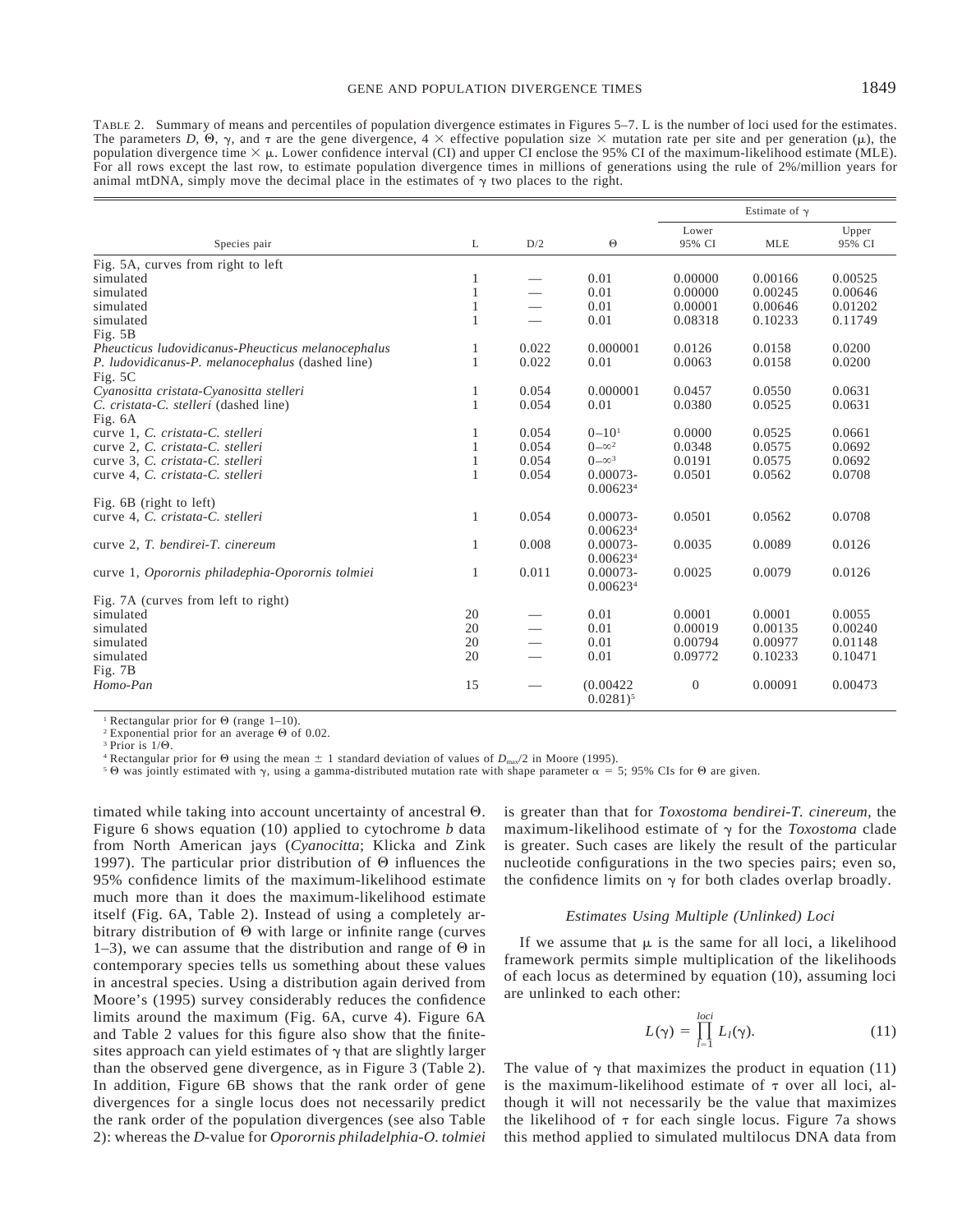

FIG. 6. Bayesian inference of population divergence time from single-locus data. (A) Curves with various prior distributions of  $\Theta$ : (1) rectangular prior with  $\Theta$  in the range between 0 and 10; (2) exponential distribution with a mean  $\Theta$  of 0.02; (3) with an inverse prior for  $\Theta$  and; (4) rectangular prior using boundaries of  $\Theta$  specified by contemporary avian population sizes (Moore 1995). (B) Analysis of population divergence times of avian species pairs from Klicka and Zink (1997). All curves use a rectangular prior with boundaries derived from Moore (1995). Species pairs are at follows: (1) *Toxostoma crissale* and *T. lecontei;* (2) *Oporornis philadelphia* and *O. tolmiei;* (3) *Toxostoma cinerea* and *T. bendirei;* and (4) *Cyanocitta cristata* and *C. stelleri.*

two populations that diverged at a known time  $\tau$  in the past (Table 2). As in the single-locus case, the precision with which  $\gamma$  can be estimated depends primarily on the magnitude of  $\Theta$  relative to  $\gamma$ . In Figure 7, which involves 20 independent loci, when the ratio  $\gamma/\Theta$  is approximately 0.1 or greater, the 95% confidence interval of  $\gamma$  does not include zero. We have explored the conditions under which the 95% confidence interval on  $\gamma$  does not include zero and have found that this conditions holds, approximately, when  $l\gamma/\Theta > 1$  (where *l* is the number of loci). This suggests that a fruitful way of determining effort in estimation of  $\gamma$  would be to use a rough estimates of  $\gamma$  and  $\Theta$  from preliminary data to guess the approximate number of loci that will satisfy  $l\gamma/\Theta > 1$ .

It is likely that  $\mu$  varies across loci, even if  $\mu$  represents the silent substitution rate of different loci (Wolfe et al. 1989). Like Yang (1997), we investigated the estimate of  $\gamma$ as in equations (10) and (11), this time assuming rate variation among loci following a gamma distribution:

$$
L(\gamma) = \prod_{l=1}^{L} \int_{r=0}^{r=\infty} \frac{e^{-r\alpha} r^{\alpha-1}}{\Gamma(\alpha) \alpha^{-\alpha}} L_l(\gamma r) \, dr,\tag{12}
$$

where *r* is a gamma-distributed modifier of the average mu-



FIG. 7. Multilocus estimates of the number of substitutions per site since population divergence,  $\gamma$ . (A) Simulations showing multilocus estimates (20 loci) of  $\gamma$  when ancestral population size  $\Theta$  $= 0.01$  is known. Compare widths of curves with those in Figure 5A, the single-locus case. (B) Multilocus analysis of divergence times of humans and chimpanzees. 15 pairs of DNA sequences, one from *Homo sapiens* and one from *Pan troglodytes,* were aligned (details of this dataset are available on request). We confined analysis to the 2791 third positions of these loci, an action that might affect the value of  $\mu$  used to convert  $\gamma$  to an estimate of  $\tau$  (see also Table 2). The intersection of the dashed lines indicate the maximumlikelihood estimate of  $\Theta$  and  $\gamma$ . The contour lines are at log-likelihood values of  $-1$ ,  $-2$ ,  $-3$ ,  $-4$ ,  $-5$ ,  $-10$ ,  $-20$ ,  $-50$ ,  $-100$ , and  $-200$ . The 95% confidence region is enclosed by the  $-3$  contour line in bold.

tation rate  $\mu$  and the variance in *r* is  $1/\alpha$ . Using our finitesites method, we found that for 15 human loci (102–506 sites), assuming  $\alpha = 5$ , that the likelihood contour plots for divergence time  $\gamma$  included 0 within the 95% confidence limits (Table 2; Fig. 7B). This is the same as saying that, from a strictly genetic perspective, we do not know whether the differences observed between species were drawn from a single population or from two species that had diverged long ago. Yang's (1997) estimate for  $\gamma$  from this same dataset  $(0.00352 \pm 0.00357$  SD) also included zero. This sobering result stems from the small number of differences in the loci between humans and chimps (zero to six substitutions per locus) relative to variation among loci in the number of differences, which flows directly from the large ancestral population size. Whereas the confidence limits of  $\theta$  using Yang's method also included zero for this dataset (0.00354  $\pm$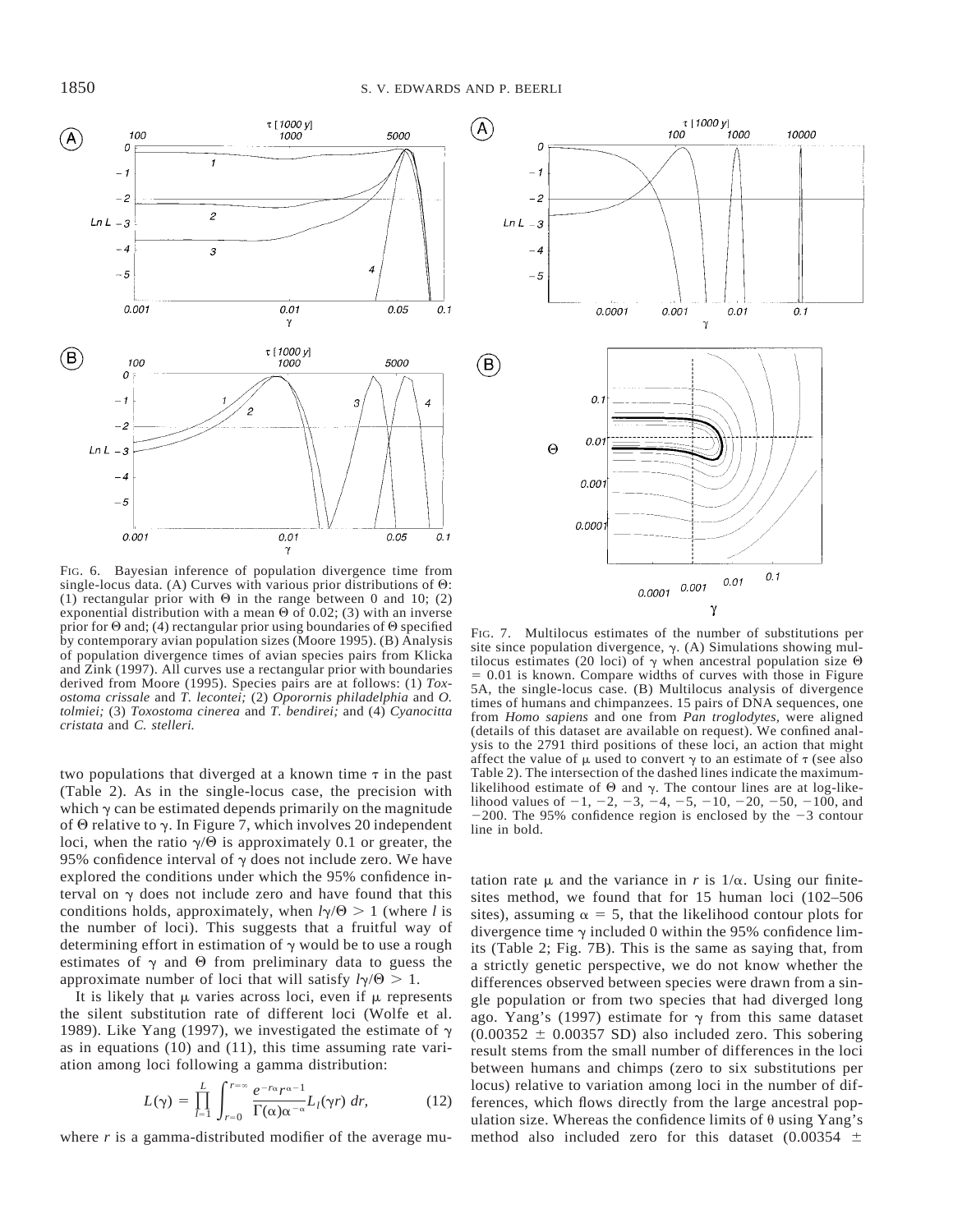0.00797), the finite-sites estimate did not (Table 2), a result likely arising from the use of more information from the data in the latter method. With  $\alpha = 10$  using the finite sites method, the 95% confidence limit still included zero and the maximum-likelihood surface was very similar to  $\alpha = 5$ . Realistically, however, estimates of  $\gamma$  will vary more so from these results only as values of  $\alpha$  fall well below one, that is, when much of the variation in *D* among loci can be attributed to among-locus rate variation, rather than to large ancestral population size.

## *Likelihood Ratio Test of Simultaneous Diversification of Multiple Species Pairs*

The methods of Yang (1997) and the methods outlined here suggest several ways of statistically comparing estimates of population divergence between independent pairs of species, a central goal of comparative phylogeography. Yang's method provides standard errors on  $\tau$  based on the "curvature'' method. Another method, one that we use here, considers as valid all parameter values within two log-likelihood values of the maximum (Figs. 5–7). Our finite-sites likelihood framework permits the calculation of approximate confidence intervals based on the likelihood ratio test statistic (Casella and Berger 1990). The likelihood ratio of two alternative values of  $\gamma$  is distributed asymptotically as  $\chi^2$  with one degree of freedom and we reject the null hypothesis, that there is no difference between the maximum-likelihood estimate  $(\gamma_0)$ and an alternative  $(\gamma_1)$  at the significance level of 0.05 when  $\chi^2$  is larger than two:

$$
\chi_{df=1}^2 \approx -2 \, \ln \bigg( \frac{L(\gamma_0)}{L(\gamma_1)} \bigg). \tag{13}
$$

For example, in the single-locus mtDNA data from birds (Fig. 6B), we can reject the hypothesis of simultaneous diversification when the distribution of ancestral  $\Theta$  is assumed to follow the empirical distribution of  $\Theta$  found in contemporary avian species (Moore 1995). If, however,  $\Theta$  is assumed to be very large (Fig. 5A) or to follow a very wide distribution (Fig. 5B), it is difficult to reject the hypothesis of simultaneous diversification. Although the likelihood-ratio test is only approximate, it nonetheless is a useful tool for quantitatively testing ideas on comparative phylogeography, cospeciation, and vicariance biogeography. In the absence of knowledge on ancestral  $\Theta$ , we suspect it may be difficult to reject simultaneity of many diversification events that on casual inspection of embedded single-locus divergences seem to differ in age.

#### **PROSPECTUS**

Bermingham and Moritz (1998) recently reviewed important concepts in the burgeoning field of comparative phylogeography and recommended, among other things, that a more complete integration of coalescent theory and phylogeography would benefit the field. Our review of the distinctions between gene and population divergence and application of single and multilocus methods for estimating population divergence time represent a step toward such integration. In many phylogeographic studies, particularly

those for which a single locus has achieved reciprocal monophyly for sister species, the degree to which the gene divergence overestimates the population divergence is unknown. Although the extent of overestimation may be relatively small in many cases, the confidence limits on the population divergence time will exceed those for the number of DNA substitutions (*D*) along lineages because of drift in the ancestral population. Thus, calculation of confidence limits on *D* with methods that ignore divergence in the ancestral species will in general underestimate the actual confidence limits on  $\tau$ , the population divergence, in some cases severely, and generally relegates such methods to deeper divergences for which ancestral polymorphism is less of a problem. Throughout we have purposefully played devil's advocate regarding estimating species divergence times with single loci that have achieved reciprocal monophyly in two descendent species, emphasizing that making any estimate of population divergence time from such data is tantamount to making claims about population size of the ancestral species. The ways in which various taxonomic groups are thought to speciate, such as via founder events or via vicariance of large ancestral populations, can undoubtedly provide useful qualitative guidance to the population sizes of the ancestral species (Chesser and Zink 1994), but ultimately is guesswork, because upon achieving reciprocal monophyly, information on the size of the ancestral species is lost. This difficulty in estimating divergence times with single loci is but another argument for the increased need for multilocus data for estimating divergence times when the distinction between gene divergence (*T*) and population divergence  $(\tau)$  is large.

It is ironic that the overestimation problem stems in part from advances in DNA technology that allow us to examine gene genealogies directly. The overestimation problem does not apply to protein electrophoretic data or other data for which allele frequencies alone are used to estimate divergence times (Nei 1987). This is because, at the time of speciation, allele frequencies in the two descendant populations are identical and divergence time and divergence in allele frequencies occur over identical time periods. The overestimation problem does apply, however, to loci such as microsatellite loci, distances for which are usually a function of both allele frequencies and divergence in the loci themselves, that is, in repeat number.

The two-tipped trees we and others have employed are useful for the problems studied here, particularly because many phylogeographic studies sample only a single allele per species, especially when those studies are conducted using a multispecies phylogeny. Sampling multiple alleles within each descendant species slightly improves the ability to infer divergence times between species, but only in indirect ways. Whereas such sampling will help confirm that allelic lineages have in fact reached reciprocal monophyly, it does not provide extra information on the estimate of coalescence time in the ancestor, because the population sizes of descendent species need not be related to those of their ancestors. Sampling within species diversity can be used to provide a bound on the most recent possible divergence time of a species pair, because the coalescent depths of descendant species will usually be the result of independent, postspeciation evolution in those descendent species. Sampling within species diver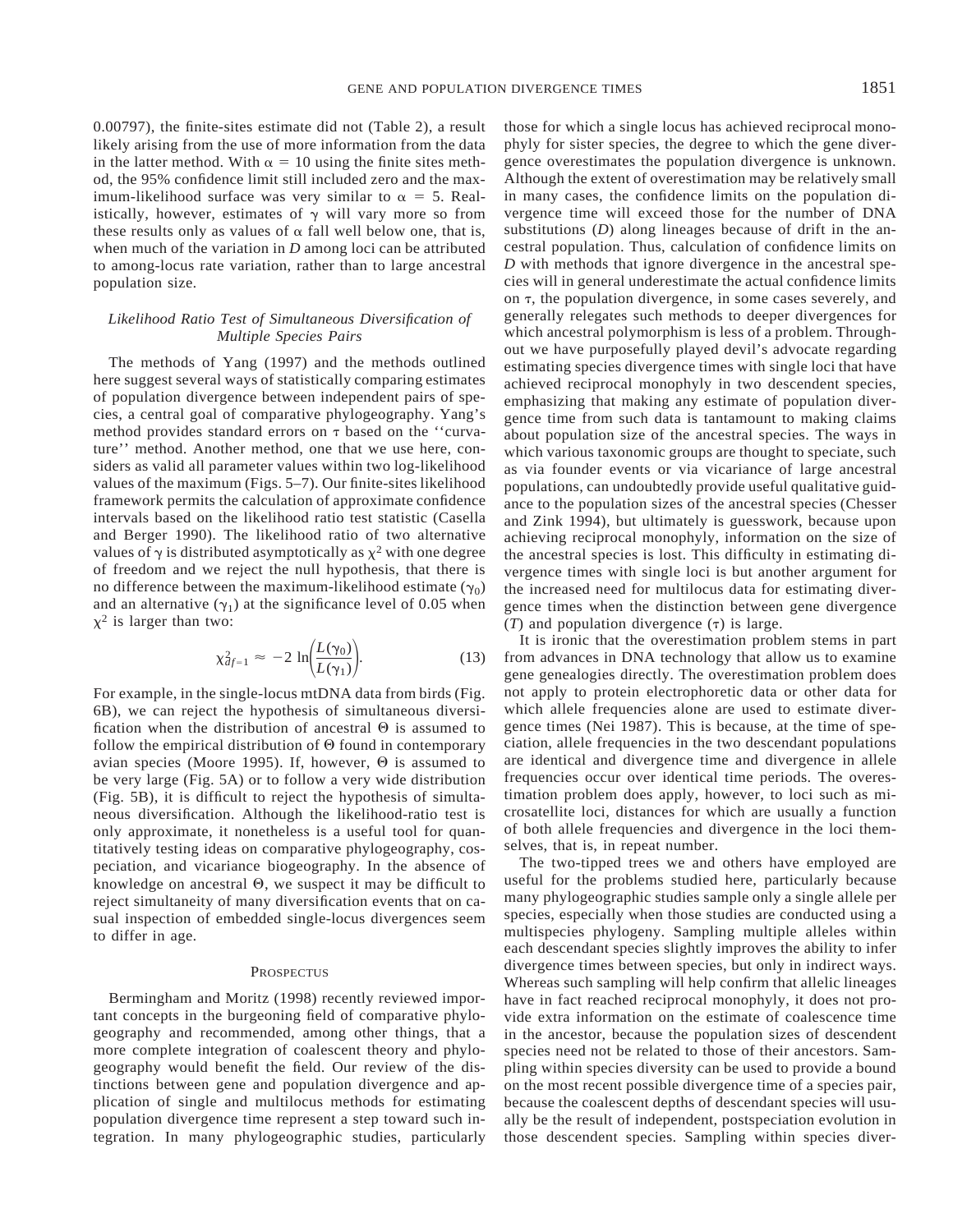gences will also help gauge the uncertainty in the estimate of interspecific gene divergence *D* (Fig. 1), because different alleles will tend to give slightly different estimates of *D* even in the presence of a molecular clock.

Because different loci can evolve at different rates, multilocus data raises the problem of among-locus rate variation as a source of among-locus variation in divergence between species that is additional to the stochastic variance expected in the ancestral coalescent. The simultaneous estimation of  $\alpha$  (the among-locus rate variation parameter),  $\gamma$ , and ancestral Q is a data-hungry process even with multiple loci, and although ideally  $\alpha$  can be estimated independently, in reality this too is difficult (Takahata and Satta 1997; Yang 1997). Future studies could gain rough estimates of  $\gamma$  and  $\Theta$  from a few loci and use the criterion of  $l\gamma/\Theta > 1$  to predict the number of additional loci that will be needed to resolve  $\tau$ adequately.

The analysis of ancestral population sizes should be extended to trees containing more than two species (cf. Takahata et al. 1995; Wang et al. 1997) to test for temporal congruence over the history of replicate multispecies assemblages. As acknowledged by Takahata and Satta (1995) and addressed explicitly by Wang et al. (1997), sorting of ancestral lineages makes it possible that the trees of different genes may not be congruent with one another or with the species tree (e.g., Hilton and Hey 1997); but this may not be a complicating factor for many groups. Estimating confidence limits on population divergence times for entire phylogenies, as has been done for gene divergence times (Nei et al. 1985), will yield increased statistical rigor over simple pairwise comparisons of species (Takahata and Satta 1997; Huelsenbeck et al. 2000) and will permit more robust tests of cospeciation in a variety of contexts. Thus, a move away from single-locus studies to multilocus, multispecies studies should increasingly dominate comparative phylogeography.

#### ACKNOWLEDGMENTS

We thank R. Zink, J. Klicka, and Y. Satta for sending DNA sequence data. For helpful discussion and encouragement, we thank R. Zink, J. Wakeley, M. Nachman, D. Olmstead, Z. Yang, A. Larson, and particularly J. Felsenstein. We thank J. Avise, M. Hare, R. Nielsen, T. Price, T. Uzzell, J. Wakeley, R. Zink, and several anonymous reviewers for comments on the manuscript. Finite sites programs that calculate  $\gamma$  and  $\theta$ for single-locus and multilocus data under reciprocal monophyly as described in this paper are available from PB (beerli@genetics.washington.edu). This work was supported by NSF grants to SVE (DEB 9707458 and DEB 9815800) and NSF (BIR 9527687) and NIH (GM 51929-02 and GM 01989-02) grants to J. Felsenstein (PB).

#### LITERATURE CITED

- Avise, J. C. 1992. Molecular population structure and the biogeographic history of a regional fauna: a case history with lessons for conservation biology. Oikos 63:62–76.
- . 1998. The history and purview of phylogeography: a personal reflection. Mol. Ecol. 7:371–379.
- -. 2000. Phylogeography: the history and formation of species. Harvard Univ. Press, Cambridge, MA.
- Avise, J. C., and D. Walker. 1998. Pleistocene phylogeographic

effects on avian populations and the speciation process. Proc. R. Soc. Lond. B 265:457–463.

- Avise, J. C., and K. Wollenberg. 1997. Phylogenetics and the origin of species. Proc. Natl. Acad. Sci. 94:7748–7755.
- Avise, J. C., J. E. Neigel, and J. Arnold. 1984. Demographic influences on mitochondrial DNA lineage survivorship in animal population. J. Mol. Evol. 20:99–105.
- Avise, J. C., J. Arnold, R. M. Ball, E. Bermingham, T. Lamb, J. E. Neigel, C. A. Reeb, and N. C. Saunders. 1987. Intraspecific phylogeography: the mitochondrial DNA bridge between population genetics and systematics. Annu. Rev. Ecol. Syst. 18: 489–522.
- Avise, J. C., B. W. Bowen, T. Lamb, A. B. Meylan and E. Bermingham. 1992. Mitochondrial DNA evolution at a turtle's pace evidence for low genetic variability and reduced microevolutionary rate in the Testudines. Mol. Biol. Evol. 9:457–473.
- Ayala, F. J. 1997. Vagaries of the molecular clock. Proc. Natl. Acad. Sci. USA 94:7776–7783.
- Beerli, P., H. Hotz, and T. Uzzell. 1996. Geologically dated sea barriers calibrate a protein clock for Aegean water frogs. Evolution 50:1676–1687.
- Bermingham, E., and A. P. Martin. 1998. Comparative mtDNA phylogeography of neotropical freshwater fishes: testing shared history to infer the evolutionary landscape of lower Central America. Mol. Ecol. 7:499–517.
- Bermingham, E., and C. Moritz. 1998. Comparative phylogeography: concepts and applications. Mol. Ecol. 7:367–369.
- Bernatchez, L., and C. C. Wilson. 1998. Comparative phylogeography of nearctic and palearctic fishes. Mol. Ecol. 7:431–452.
- Brower, A. V. Z., R. DeSalle, and A. Vogler. 1996. Gene trees, species trees and systematics: a cladistic perspective. Annu. Rev. Ecol. Syst. 27:423–450.
- Busack, S. 1986. Biogeographic analysis of the herpetofauna separated by the Strait of Gibraltar. Nat. Geo. Res. 2:17–36.
- Casella, G., and R. L. Berger. 1990. Statistical inference. Duxbury Press, Belmont, CA.
- Cavalli-Sforza, L. L. 1969. Human diversity. Pp. 405–416 *in* Proc. 12th int. cong. genet. Vol. 2.
- Chesser, R. T., and R. M. Zink. 1994. Modes of speciation in birds: a test of Lynch's method. Evolution 48:490–497.
- Cracraft, J. 1986. Origin and evolution of continental biotas: speciation and historical congruence within the Australian avifauna. Evolution 40:977–996.
- -. 1988. Deep-history biogeography: retrieving the historical pattern of evolving continental biotas. Syst. Zool. 37:221–236.
- Cunningham, C. W. 1997. Can three incongruence tests predict when data should be combined? Mol. Biol. Evol. 14:733–740.
- Cunningham, C. W., and T. M. Collins. 1994. Developing model systems for molecular biogeography: vicariance and interchange in marine invertebrates. Pp. 405–433 *in* B. Schierwater, B. Streit, G. P. Wagner, and R. DeSalle, ed. Molecular ecology and evolution: approaches and applications Birkhäuser, Boston.
- da Silva, M. N. F., and J. L. Patton. 1998. Molecular phylogeography and the evolution and conservation of Amazonian mammals. Mol. Ecol. 7:475–486.
- Donnelly, P., and S. Tavaré. 1995. Coalescents and genealogical structure under neutrality. Annu. Rev. Genet. 29:401–421.
- Dorit, R. L., H. Akashi, and W. Gilbert. 1995. Absence of polymorphism at the ZFY locus on the human Y chromosome. Science 268:1183–1185.
- Edwards, S. V. 1993. Mitochondrial gene genealogy and gene flow among island and mainland populations of a sedentary songbird, the grey-crowned babbler (*Pomatostomus temporalis*). Evolution 47:1118–1137.
- ———. 1997. Relevance of microevolutionary processes for higher level molecular systematics. Pp. 251–278 in D. P. Mindell, ed. Avian molecular systematics and evolution. Academic Press, New York.
- Felsenstein, J. 1988. Phylogenies from molecular sequences: inference and reliability. Annu. Rev. Genet. 22:521–565.
- Fleischer, R. C., C. E. McIntosh, and C. L. Tarr. 1998. Evolution on a volcanic conveyor belt: using phylogeographic reconstruc-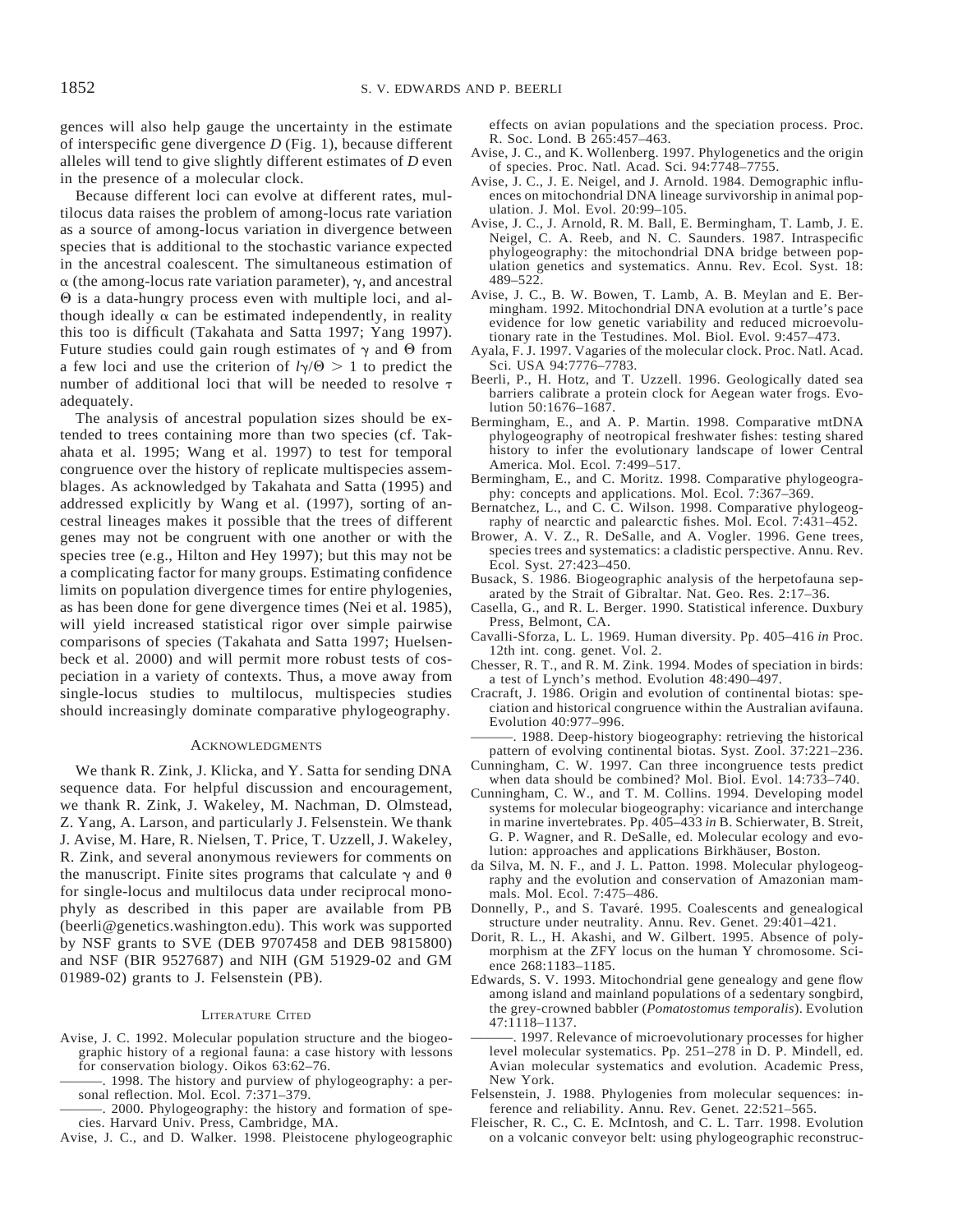tions and K-Ar-based ages of the Hawaiian Islands to estimate molecular evolutionary rates. Mol. Ecol. 7:533–545.

- Friesen, V. L., B. C. Congdon, H. E. Walsh, and T. P. Birt. 1997. Intron variation in marbled murrelets detected using analyses of single strand conformational polymorphisms. Mol. Ecol. 6: 1047–1058.
- Gillespie, J. H. 1991. The causes of molecular evolution. Oxford Univ. Press, Oxford, U.K.
- Gillespie, J. H., and C. H. Langley. 1979. Are evolutionary rates really variable? J. Mol. Evol. 13:27–34.
- Griffiths, R. C., and S. Tavaré. 1994. Sampling theory for neutral alleles in a varying environment. Phil. Trans. R. Soc. B 344: 403–410.
- Hafner, M. S., and R. D. Page. 1995. Molecular phylogenies and host-parasite cospeciation: gophers and lice as a model system. Phil. Trans. R. Soc. B 349:77–83.
- Hafner, M. S., P. D. Sudman, F. X. Villablanca, T. A. Spradling, J. W. Demastes and S. A. Nadler. 1994. Disparate rates of molecular evolution in cospeciating hosts and parasites. Science 265:1087–1090.
- Hammer, M. F. 1995. A recent common ancestry for human Y chromosomes. Nature 378:376–378.
- Hillis, D. M., B. K. Mable and C. Moritz. 1996. Applications of molecular systematics: the state of the field and a look to the future. Pp. 515–543. *in* D. M. Hillis, C. Moritz, and B. K. Mable, eds. Molecular Systematics Sinaur Associates, Inc., Sunderland, MA.
- Hilton, H., and J. Hey. 1997. A multilocus view of speciation in the *Drosophila virilis* species group reveals complex histories and taxonomic conflicts. Genet. Res. 70:185–194.
- Hoelzer, G. A. 1997. Inferring phylogenies from mtDNA variation: mitochondrial-gene trees versus nuclear-gene trees revisited. Evolution 51:622–626.
- Hudson, R. R. 1990. Gene genealogies and the coalescent process. Oxf. Surv. Evol. Biol. 7:1–44.
- Huelsenbeck, J. P., B. Rannala, and B. Larget. 2000. A Bayesian framework for the analysis of cospeciation. Evolution 54: 352–364.
- Johns, G. C., and J. C. Avise. 1998. A comparative summary of genetic distances in the vertebrates from the mitochondrial cytochrome *b* gene. Mol. Biol. Evol. 15:1481–1490.
- Kimura, M. 1980. A simple method for estimating evolutionary rates of base substitutions through comparative studies of nucleotide sequences. J. Mol. Evol. 16:111–120.
- Kingman, J. 1982a. The coalescent. Stochast. Proc. Appl. 13: 235–248.
- -. 1982b. On the genealogy of large populations. Pp. 27-43. *in* J. Gani and E. Hannan, eds. Essays in statistical science Applied Probability Trust, London.
- Kishino, H., and M. Hasegawa. 1989. Evaluation of the maximum likelihood estimate of the evolutionary tree topologies from DNA sequence data, and the branching order of the Hominoidea. J. Mol. Evol. 29:170–179.
- Klicka, J., and R. M. Zink. 1997. The importance of recent ice ages in speciation: a failed paradigm. Science 277:1666–1669.
- . 1999. Pleistocene effects on North American songbird evolution. Proc. R. Soc. Lond. B. 266:695–700.
- Knowlton, N., and L. A. Weigt. 1998. New dates and new rates for divergence across the Isthmus of Panama. Proc. R. Soc. Lond. B 265:2257–2263.
- Knowlton, N., L. A. Weigt, L. A. Sol'orzano, D. K. Mills, and E. Bermingham. 1993. Divergence in proteins, mitochondrial DNA, and reproductive compatibility across the Isthmus of Panama. Science. 260:1629–1632.
- Kuhner, M. K., J. Yamato, and J. Felsenstein. 1998. Maximum likelihood estimation of population growth rates based on the coalescent. Genetics 149:429–434.
- Langley, C. H., and W. M. Fitch. 1974. An examination of the constancy of the rate of molecular evolution. J. Mol. Evol. 3: 161–177.
- Li, W. H. 1993. So, what about the molecular clock hypothesis? Curr. Op. Gen. Dev. 3:896–901.
- Lynch, M., and P. E. Jarrell. 1993. A method for calibrating mo-

lecular clocks and its application to animal mitochondrial DNA. Mol. Biol. Evol. 135:1197–1208.

- Maddison, W. P. 1997. Gene trees in species trees. Syst. Biol. 46: 523–536.
- Jukes, T. H., and C. R. Cantor. 1969. Evolution of protein molecules. Pp. 21–123 *in* H. N. Munro, ed. Mammalian protein metabolism. Academic Press, New York.
- Moore, W. S. 1995. Inferring phylogenies from mtDNA variation: mitochondrial gene trees vs. nuclear gene trees. Evolution 49: 718–726.
- -. 1997. Mitochondrial-gene trees versus nuclear-gene trees, a reply to Hoelzer. Evolution 51:627–629.
- Nei, M. 1972. Genetic distance between populations. Am. Nat. 106: 283–292.
- -. 1987. Molecular evolutionary genetics. Columbia Univ. Press, New York.
- Nei, M., and L. Jin. 1989. Variances of the average numbers of nucleotide substitutions within and between populations. Mol. Biol. Evol. 6:290–300.
- Nei, M., and W.-H. Li. 1979. Mathematical model for studying genetic variation in terms of restriction endonucleases. Proc. Natl. Acad. Sci. (USA) 76:5269–5273.
- Nei, M., and M. Takahata. 1993. Effective population size, genetic diversity and coalescence time in subdivided populations. J. Mol. Evol. 37:240–244.
- Nei, M., J. C. Stephens, and N. Saitou. 1985. Methods for computing the standard errors of branch points in an evolutionary tree and their application to molecular data from humans and apes. Mol. Biol. Evol. 2:66–85.
- Neigel, J. E., and J. C. Avise. 1986. Phylogenetic relationships of mitochondrial DNA under various demographic models of speciation. Pp. 515–534 *in* S. Karlin and E. Nevo eds. Evolutionary processes and theory. Academic Press, New York.
- Nielsen, R. 1998. Maximum likelihood estimation of population divergence times and population phylogenies under the infinite sites model. Theor. Popul. Biol. 53:143–151.
- Nielsen, R., J. L. Mountain, J. P. Huelsenbeck, and M. Slatkin. 1998. Maximum-likelihood estimation of population divergence times and population phylogeny in models without mutation. Evolution 52:669–677.
- Nielsen, R., and M. Slatkin. 2000. Likelihood analysis of ongoing gene flow and historical association. Evolution 54:44–50.
- Nordborg, M., 1997. Structured coalecent processes on different time scales. Genetics 146:1501–1514.
- Page, R. D. M. 1990. Temporal congruence and cladistic analysis of biogeography and cospeciation. Syst. Zool. 39:205–226.
- 1991. Random dendrograms and null hypotheses in cladistic biogeography. Syst. Zool. 40:54–62.
- ———. 1994. Maps between trees and cladistic analysis of historical associations among genes, organisms, and areas. Syst. Biol. 43:58–77.
- ———. 1996. Temporal congruence revisited: Comparison of mitochondrial DNA sequence divergence in cospeciating pocket gophers and their chewing lice. Syst. Biol. 45:151–167.
- Palumbi, S., and F. Cipriano. 1998. Species identification using genetic tools: the value of nuclear and mitochondrial gene sequences in whale conservation. J. Hered. 89:459–464.
- Platnick, N. I., and G. J. Nelson. 1978. A method for analysis for historical biogeography. Syst. Zool. 27:1–16.
- Riddle, B. R. 1996. The molecular phylogeographic bridge between deep and shallow history in continental biotas. Trends Ecol. Evol. 11:207–211.
- ———. 1998. The historical assembly of continental biotas: late Quaternary range-shifting, areas of endemism, and biogeographic structure in the North American mammal fauna. Ecography 21:437–446.
- Sanderson, M. J. 1997. A nonparametric approach to estimating divergence times in the absence of rate constancy. Mol. Biol. Evol. 14:1218–1231.
- ———. 1998. Estimating rate and time in molecular phylogenies: beyond the molecular clock? Pp. 242–264 *in* P. S. Soltis, D. E. Soltis, and J. J. Doyle, eds. Molecular systematics of plants. Vol. II. DNA sequencing Kluwer, Boston.